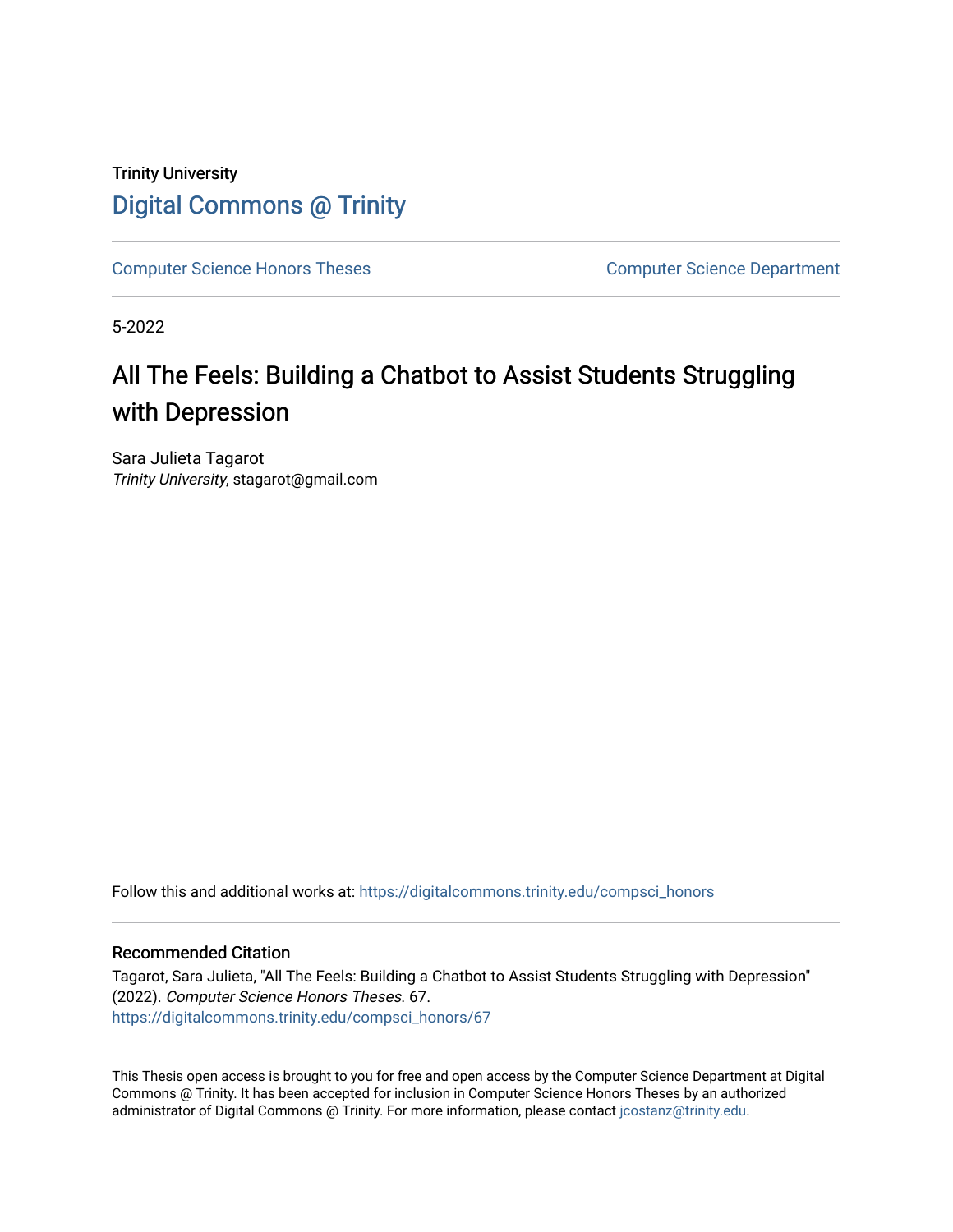## All the Feels: Building a Chatbot to Assist Students Struggling with Depression

Sara Tagarot

#### Abstract

Inspired by the recent COVID-19 pandemic and its effects on the mental health of millions of people, specifically college students, this thesis focuses on the development of a chatbot to assist those struggling with depression. The bot has three main tasks: identify the user's mood and respond with the appropriate encouraging words, suggest activities that would improve the user's mental health state, and provide resources in case of emergencies.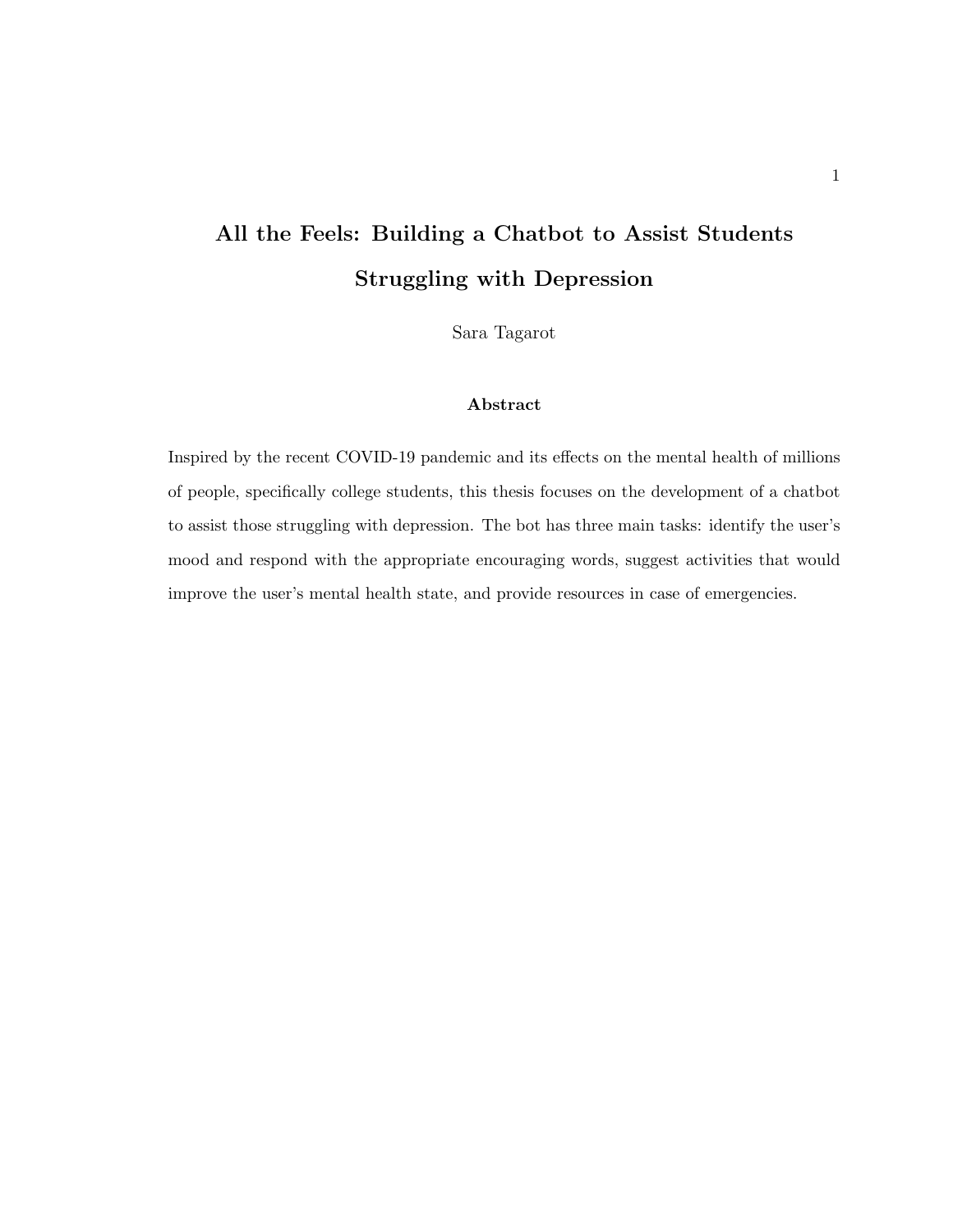### Acknowledgments

I would like to acknowledge and give my warmest thanks to my supervisor, Dr. Horn. This research would not have been possible if it were not for guidance and patience. I would also like to give special thanks to my partner, my parents, and family as a whole for the continuous unconditional support.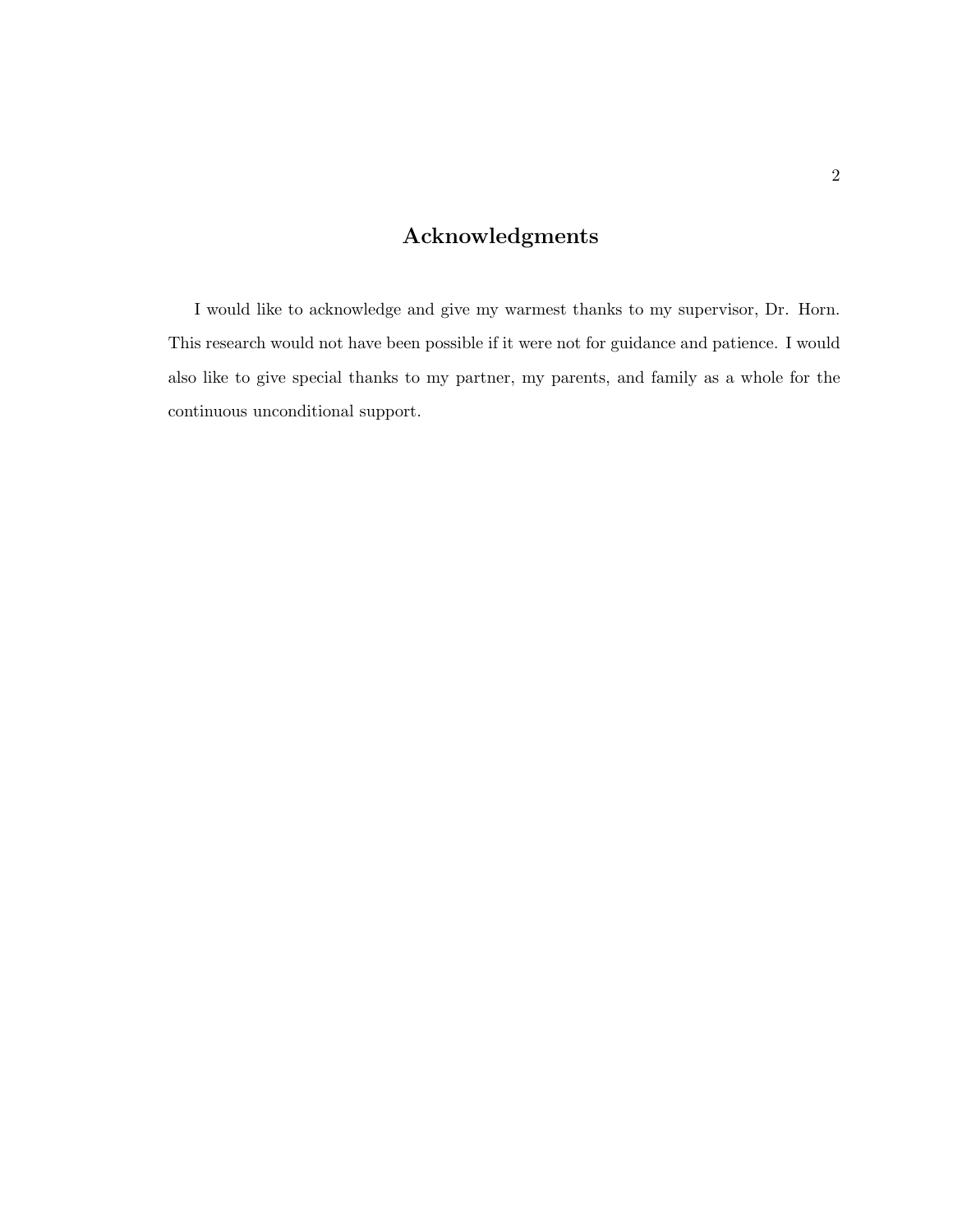#### All the Feels: Building a Chatbot to Assist Students Struggling with Depression

Sara Tagarot

A departmental senior thesis submitted to the Department of Computer Science at Trinity University in partial fulfillment of the requirements for graduation with departmental honors.

April 18, 2022

Thesis Advisor Department Chair

Associate Vice President for Academic Affairs

Student Copyright Declaration: the author has selected the following copyright provision:

[ ] This thesis is licensed under the Creative Commons Attribution-NonCommercial-NoDerivs License, which allows some noncommercial copying and distribution of the thesis, given proper attribution. To view a copy of this license, visit http://creativecommons.org/licenses/ or send a letter to Creative Commons, 559 Nathan Abbott Way, Stanford, California 94305, USA.

[ ] This thesis is protected under the provisions of U.S. Code Title 17. Any copying of this work other than "fair use" (17 USC 107) is prohibited without the copyright holder's permission.

[ ] Other:

Distribution options for digital thesis:

[X] Open Access (full-text discoverable via search engines)

[ ] Restricted to campus viewing only (allow access only on the Trinity University campus via digitalcommons.trinity.edu)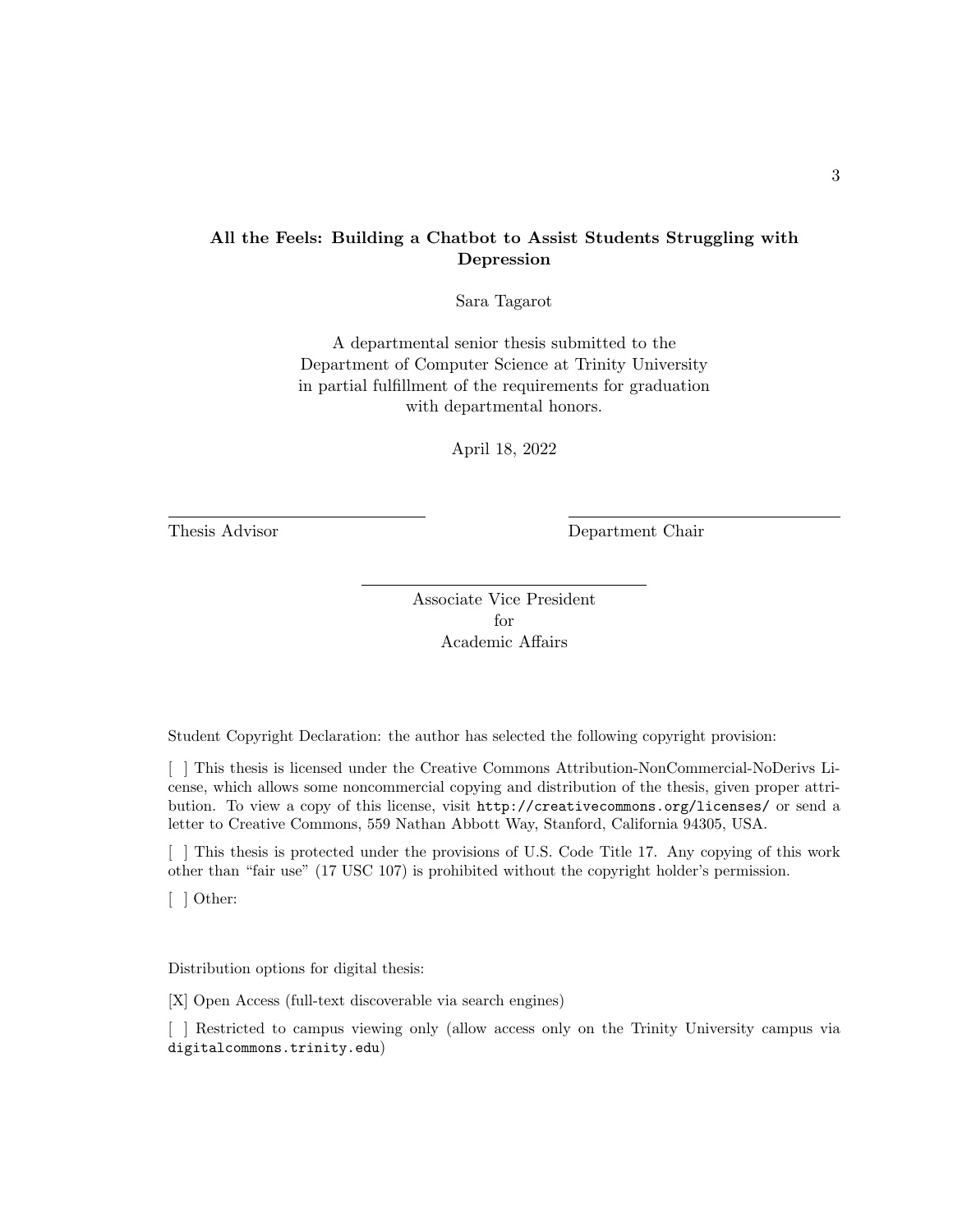## Introduction

Depression is one of the most serious health problems our society faces as it affects all ages. Ever since the 2020 pandemic 1 every 3 US adults is affected by it[8] and 13.84% of teenagers (age 12-17) have reported in this past year to have suffered at least one major depressive episode[2]. Often times depression is one of the causes for suicide attempts, which is among the main causes of death in the United States and it is on the rise [3] .

In this project we aim to help ease the burden of depression for teenagers and young adults in the United States. Therefore, we will be introducing an intelligent chatbot which can categorize the different moods of the user from the user's responses and provide activities, words of encouragement, and most importantly resources such as hot-lines.

### 1.1 Chatbot Evolution

The first implementation of chatbots dates back to 1964 with the creation of ELIZA. This bot uses "pattern-matching" and a substitution methodology to provide responses that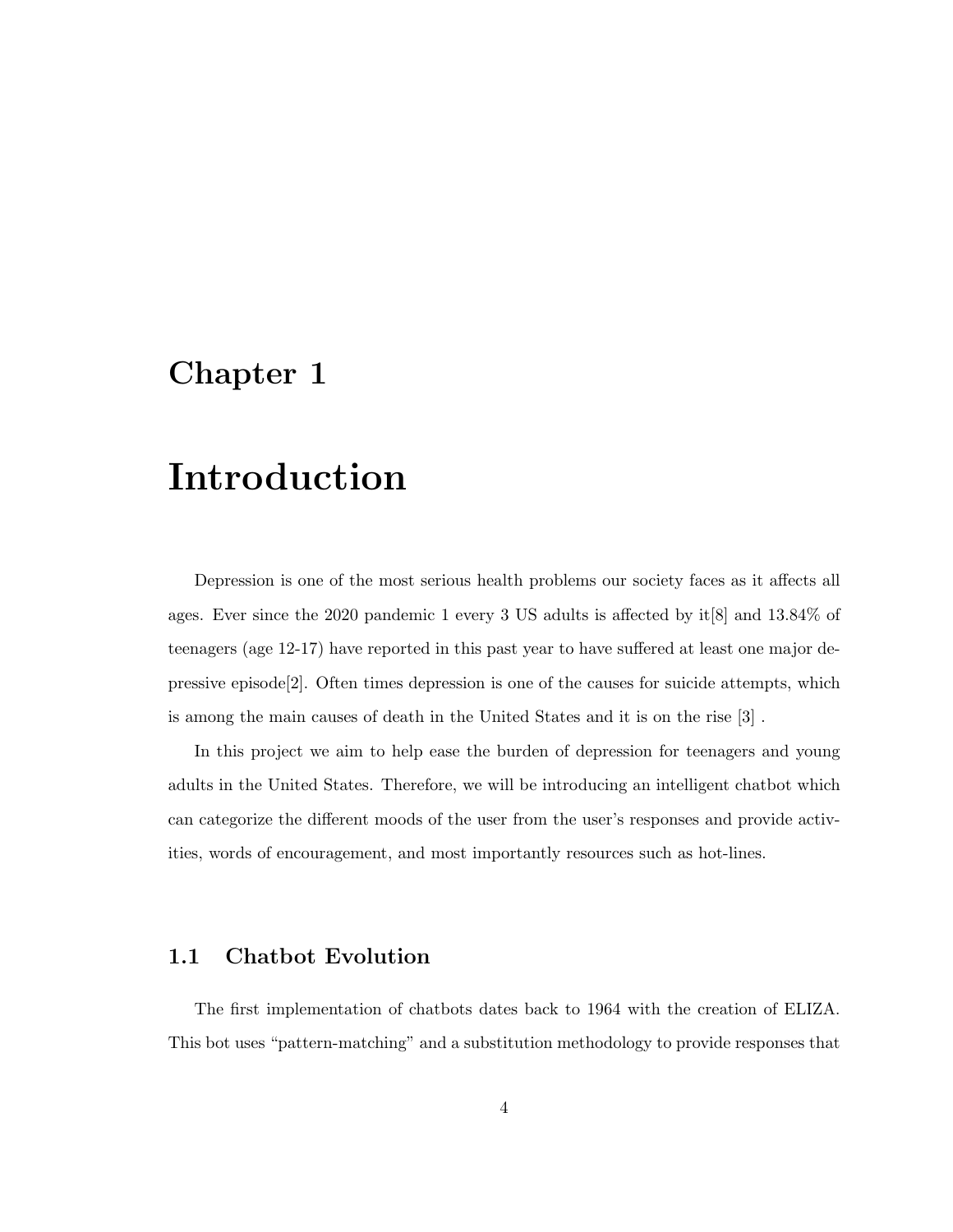make the users feel like they are not talking to a bot. The pattern-matching methodology goes through raw data looking for exact patterns and sequences or a sequence of tokens. Eliza, acts a psychotherapist by implementing Rogerian psychotherapy. This means that the bot is interacting with the user showing empathy and lack-of-judgement. The patternmatching and substitution methodology allows ELIZA to flip the user's sentences into a question to dig deeper into their emotions and thoughts.

Nowadays, chatbots have improved to the point of making ELIZA look obsolete. Many businesses implement various versions of chatbots that provide an immediate answer to users. An example of this is Google's Dialogflow API that can be integrated into different platforms.

Just like the chatbot proposed in this research paper, ELIZA used NLP or Natural Language Processing. This is the branch of Computer Science that helps computers understand text and spoken words similarly to humans. The way Natural Language Processing works, is that once the input from the user is acquired it is split into fragments. These fragments are grammatically analyzed and the meaning of the words are searched. This helps the bot understand the context of the sentence. This steps are repeated automatically with every user response, processing the data in real time. Despite NLP being the backbone of these interactions between humans and computers, there are still many limitations. Language is very complex, with many ways to say the same thing, many different dialects, and it is constantly evolving. The computer must be able to find the meaning of words, analyze a sentence grammatically and semantically, and on top of it all understand its context.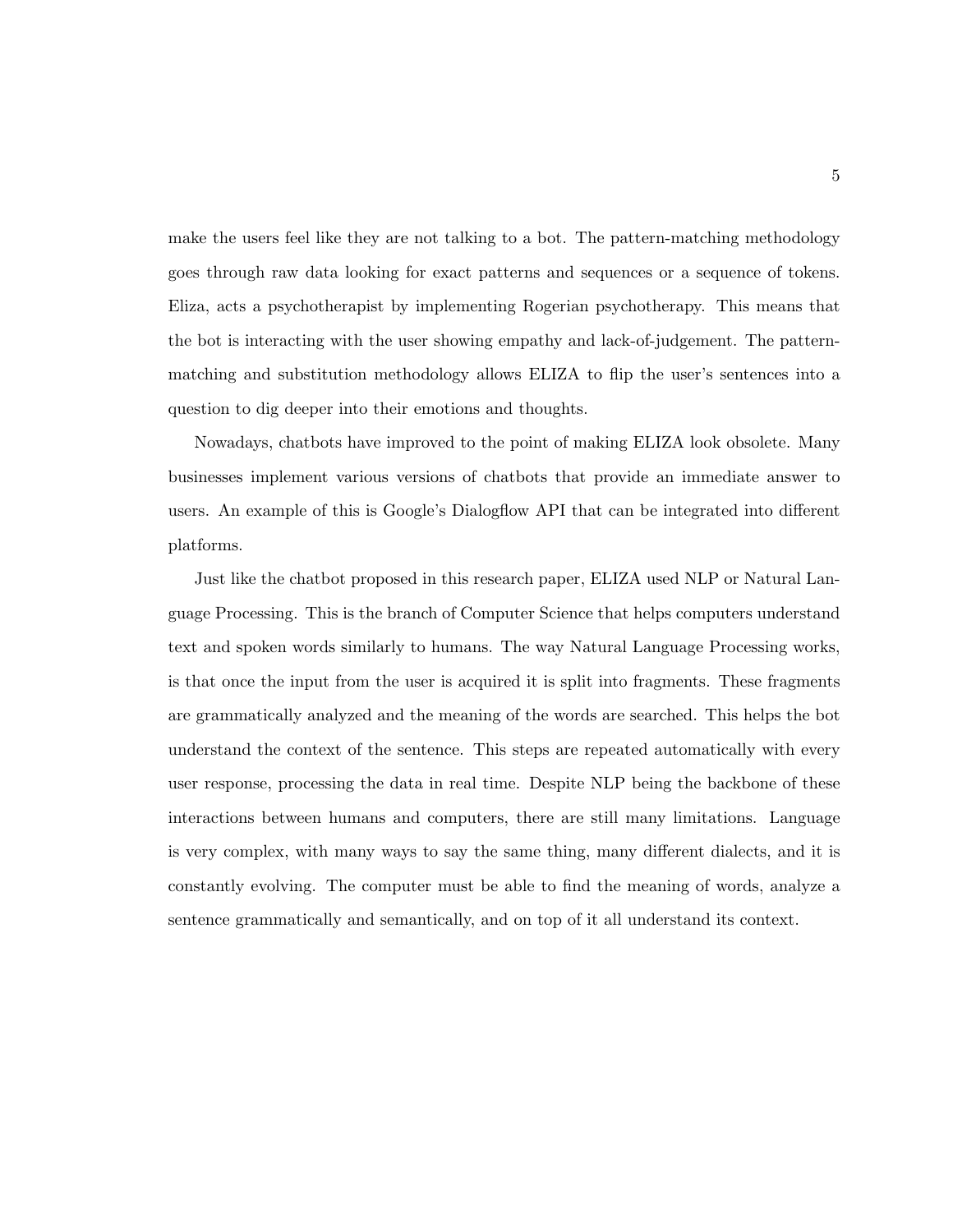## Background and Related Work

There are a number of chatbots and examples that have been developed throughout the years such as: Eliza, Xiao Ice, Moodnotes, Netomi, etc. Due to this, I will only cover a brief evolution of chatbots and some specific chatbots in health care, along with some key terminology.

The paper by Heung-Yeung Shum, Xiaodong He, and Di Li: " From Eliza to XiaoIce: Challenges and Opportunities with Social Chatbots" goes through the evolution of social chatbots. This includes Task Completion Conversational Agents, Intelligent Personal Assistants (IPA), and Social Chatbots. As well as going through the design principles of chatbots and their frameworks.

Intelligent dialogue systems, also known as social chatbots, have the ability to mimic humans and engage in human conversations. There are also records of chatbots that have passed the famous Turing test, an artificial intelligence method to determine whether a computer is able to think as a human. The first social chatbot to be recorded is Eliza, created by Joseph Weizenbaum at MIT in 1966. Even though this chatbot is unable to actually understand a conversation, it is able to respond appropriately. After Eliza, we come across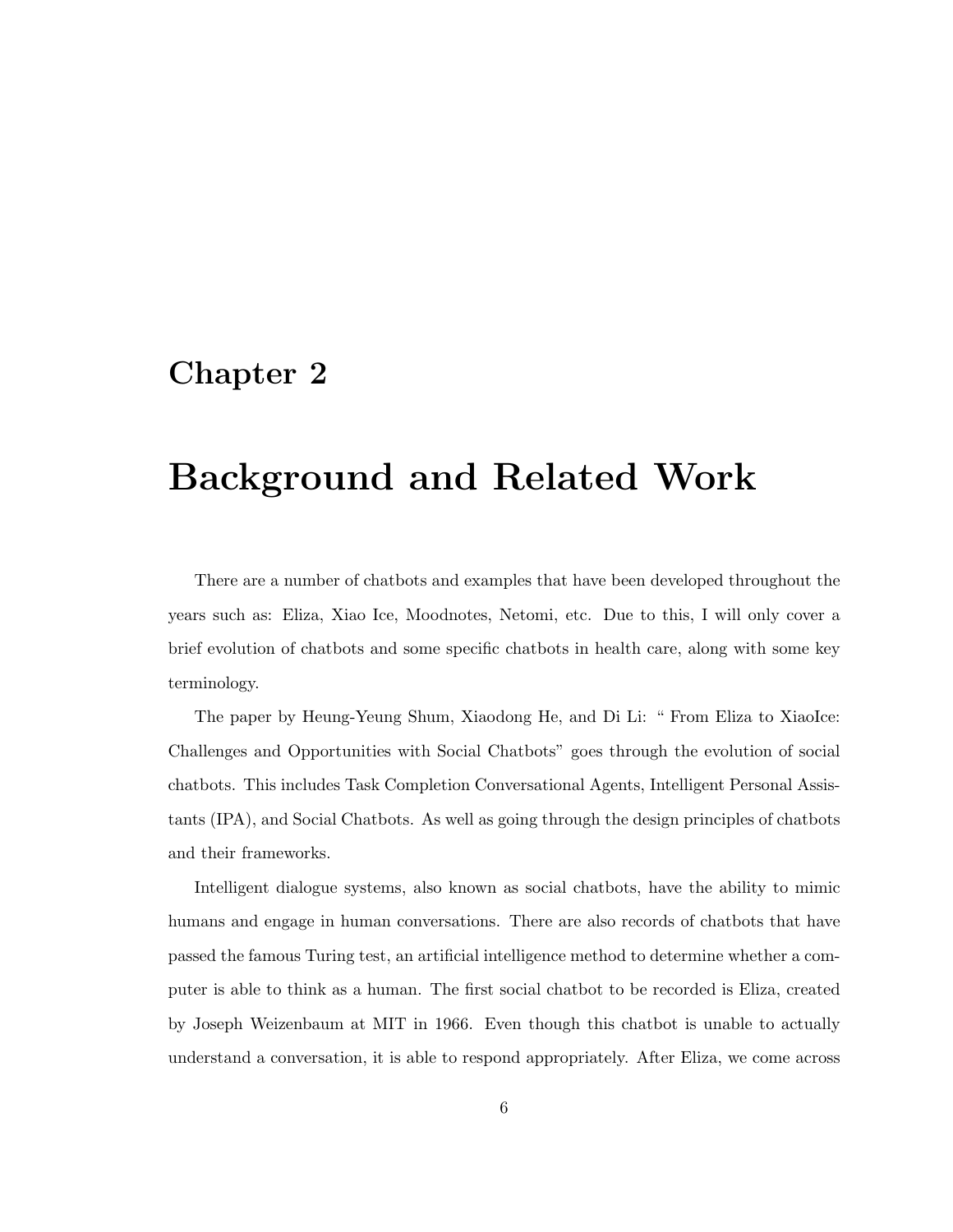Parry, developed by Kenneth Colby (1975) and Alice developed by Richard Wallace (2009). Parry is a chatbot designed to act as a paranoid person would, and it was the first time in history that a computer passed the Turing test. Alice or Artificial Linguistic Internet Computer Entity, on the other hand, uses AI markup language (an XML dialect used to create natural language software agents) and allows users to customize their chatbots.

Moreover, we have intelligent personal assistants such as Siri released by Apple in 2011. This type of system is more complex than the ones above since it can interact with users a lot more; it can perform tasks and services based on questions or commands. These types of chatbots are more task-oriented than conversational chatbots.

Lastly, we get to more complex social chatbots just like XiaoIce developed by Microsoft in 2014. This chatbot is able to understand emotional needs and makes conversation as if it were the user's friend. XiaoIce is able to achieve the main goal of these systems, which is to interact with humans and be their companion while creating an emotional connection [10].

#### 2.1 Chatbots in Healthcare

Thanks to the improvements of chatbots, these are now helping with mental health [9]. They can be considered conversational agents or chatbots since they utilize natural language processing as well as respond using human language automatically. These conversational agents are able to be used through any smartphone and support the user whilst offering them privacy to deal with their mental health concerns. A perfect example of this is Woebot [5], this bot was created in 2017 to monitor its user's mood and engage in therapeutic conversations through Cognitive Behavior Therapy (CBT) among other therapeutic approaches. This type of therapy revolves around the idea that psychological problems are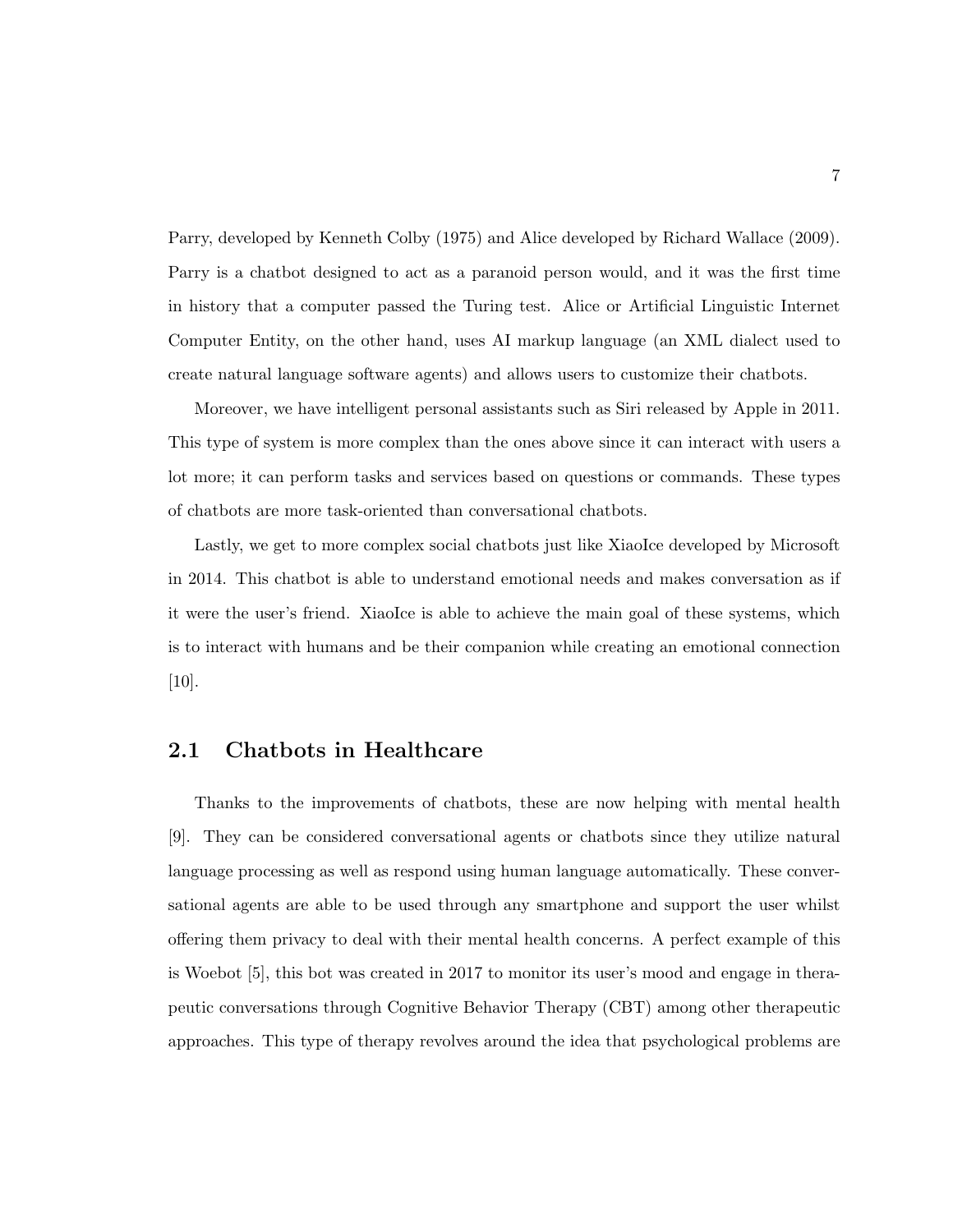based on learned patterns and the patient in turn can learn strategies to improve it. These therapeutic approaches are then paired up with AI and NLP to converse with the user.

Another similar work is Tobias Bauer, Emre Devrim, Misha Glazunov, William Lopez Jaramillo, Balaganesh Mohan, and Gerasimos Spanakis's research: Building a chatbot to assist survivors of sexual harassment [4]. This non-profit project, through Name Entity Recognition (NER) created a chatbot that can retrieve information from sexual assault survivors. NER can be considered the process the bot undergoes in order to extract information from the user. It specifically seeks to classify entities such as locations or names that are mentioned in unstructured text. In this example, NER is used to find details about the assault, such as the location, the name of the assaulter, etc.

Through the data gathered by SafeCity of harassment in India, the model was trained. The text-preprocessing includes contraction handling, special character removal, spelling correction, negation handling, lemmatization, lower case, and part-of-speech tags. As for text classification, the goal is to find out if the texts are related to a form of harassment issue. In addition, the bot will attempt to extract a detailed description on the harassment by gathering data on location, type of harassment, etc. Based on the data acquired the chatbot will provide the survivor with specific information depending on their case. For example, if physical abuse is detected, the chatbot will advise medical attention and provide a list of providers. Overall, the results were successful with over 80% accuracy.[4].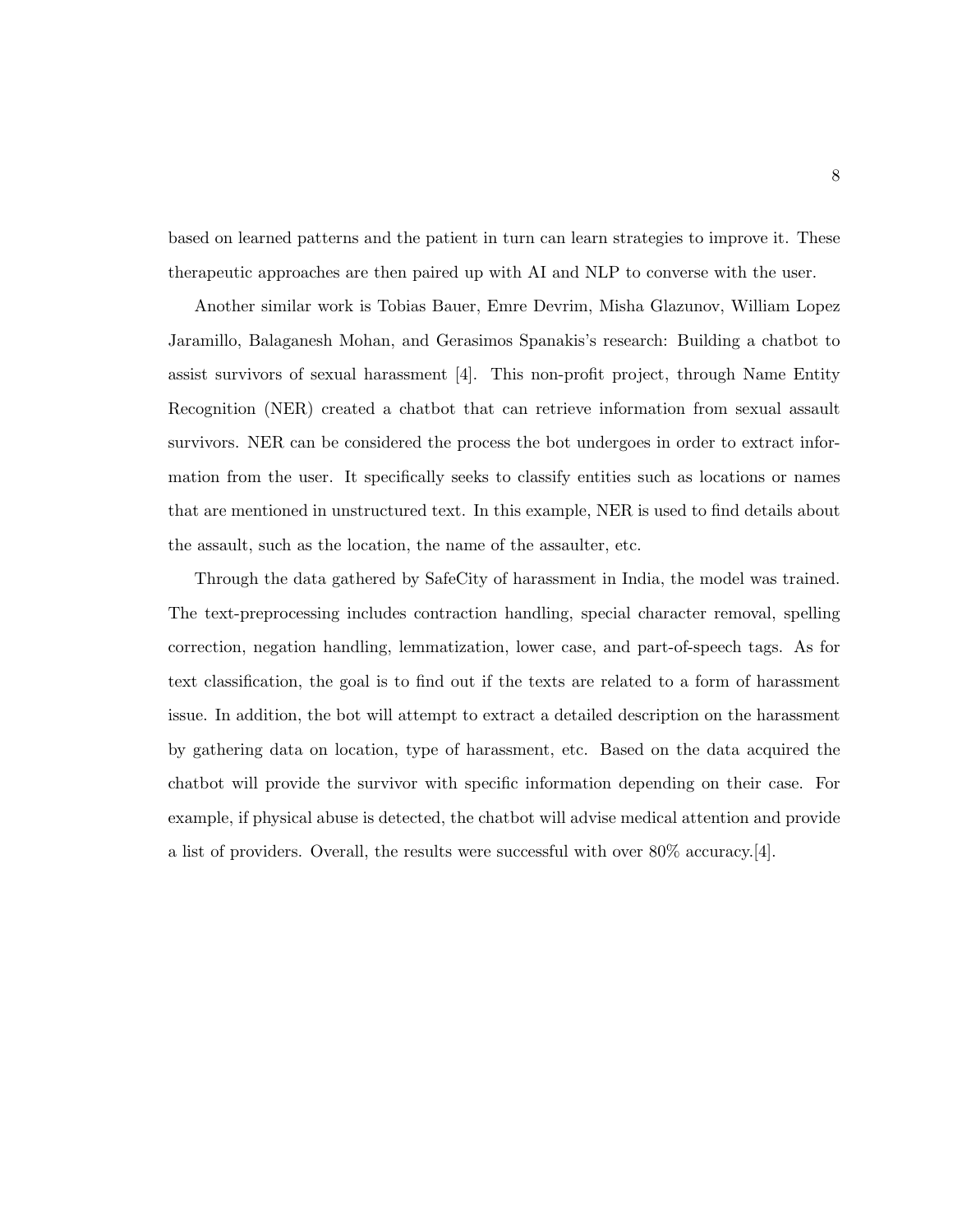# Methods

For this project, the platform used is Rasa Open Source (Rasa) [7]. This platform assists in the creation of virtual assistants. Rasa provided a base for the bot that made it the perfect tool for this project due to time constraints.

- Natural Language Understanding
- Dialogue Management

Having a basic structure in place that dealt with the NLP and dialog management aspects opened up extra time to work on the training data. On top of this, Rasa keeps user's conversations completely private and allowed me to deploy the assistant in Trinity's infrastructure. This permits the user to interact with the bot without the need of sending the conversations to a third party. Since the project deals with a sensitive aspect of the users' life this element was key to the development.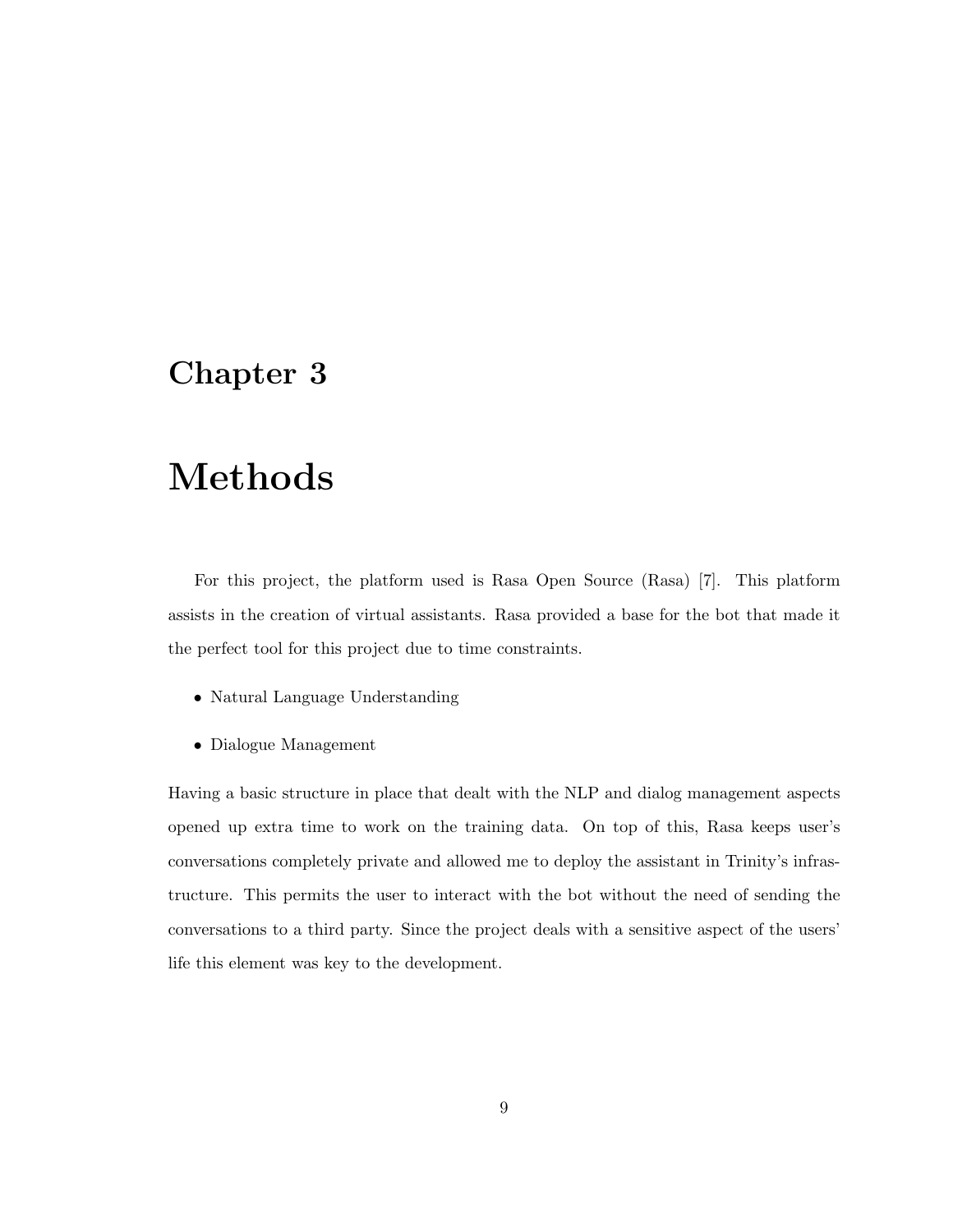### 3.1 Understanding Rasa

Rasa is used for the development of a task oriented dialogue system. This means that the bot is focused on completing specific tasks such as classifying the mood of the user, providing accurate responses, etc. The training consisted in providing examples that the system learns from in order to generalize patterns in the data.

It comprises two mechanisms: an NLU and Dialogue Policies. The NLU (natural language processing) refers to the part of the system that accepts raw text that is being imputed and converts it into machine readable information. The dialogue policies part of the system predicts the next action to be taken.

The software comes with a neural network architecture called DIET. The DIET network architecture works as a middle-ware. The design of this architecture consists of a *client*, a master agent that receives the requests from the user or client, a local agent which transmits requests between the master agents and the servers, and lastly a server daemon that manages a processor and stores information. DIET sorts texts into intents and entities based on previous examples. This refers to the user's goal or what they are trying to convey, and the keywords that can be found the in the message. [6].

### 3.2 Identifying the Problems

When it came to installing Rasa into the Trinity University environment, there were some issues that delayed the project significantly. The first problem was due to a large amount of memory needed to download, train, and even run the system. Also, Rasa Open Source needed a modern version of python in order to install. The files needed to successfully install Rasa required more space than the one provided by the machines available which forced going through the university in order to acquire over 3GB of quota space.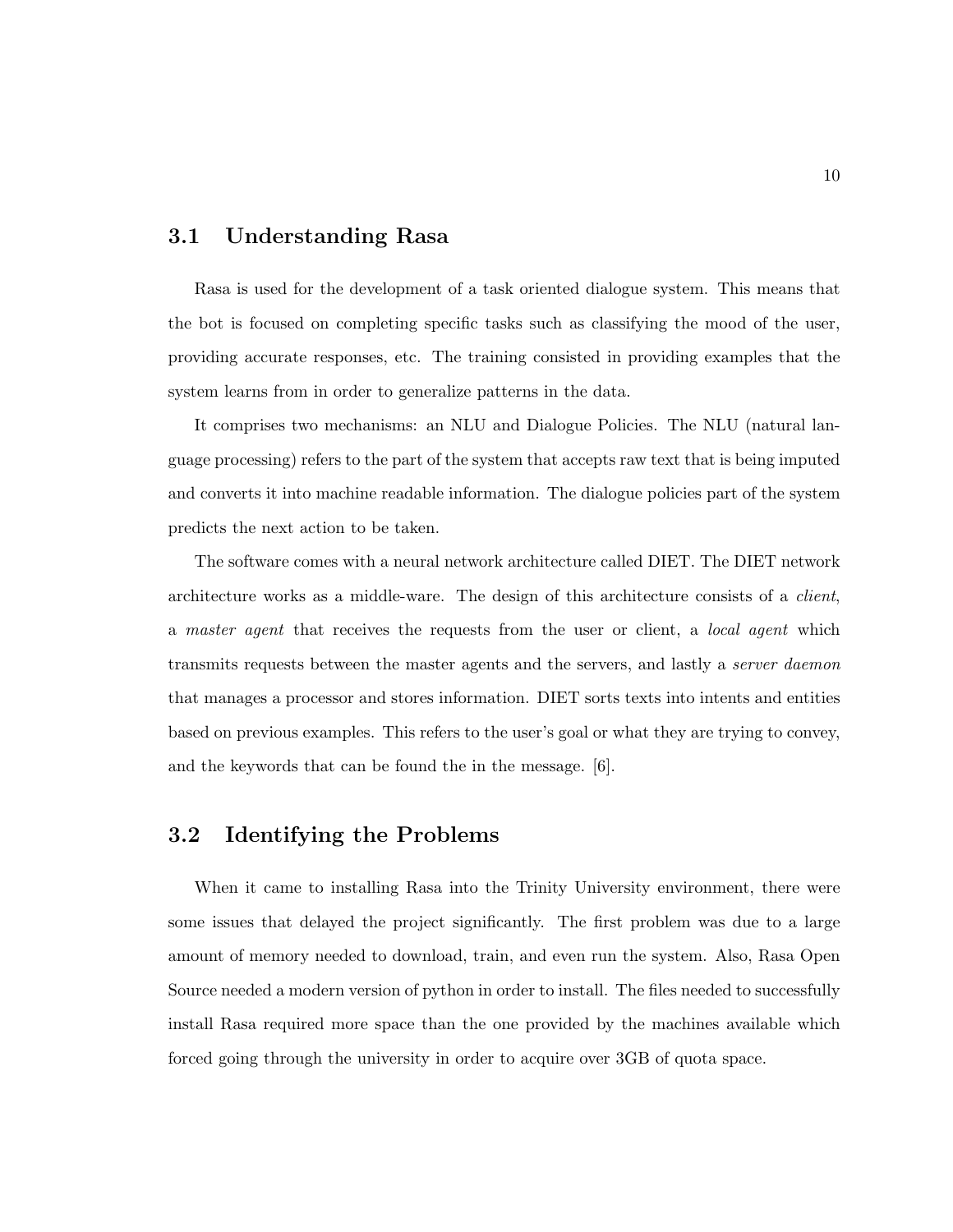Once Rasa was successfully installed and everything seemed to be running properly the environment is scheduled to remove core dump files every night by pattern-matching the keyword "core". This deleted files that were needed in order for Rasa to function including: TensorFlow and numpy since it overlapped with their "core" libraries. In order to correct this, every morning after the files were erased they would be re-installed for the day.

However, the biggest obstacle to tackle was training Rasa in order to be able to carry out a normal conversation without triggering the user. The bot had to pass several trial conversations before being used on real users that experience depression. Once it was able to carry out a conversation that would not potentially stress the user, a controlled environment was used to carry out these interactions.

#### 3.3 Training Data

The training of the AI assistant was done through the command line in a virtual environment. Shortly after initializing Rasa you can train the model by executing the "Rasa train". However, since the assistant is built to help and provide resources for people struggling with their mental health, the training data and actions had to be customized.

Rasa uses YAML [1], an Unicode based data serialization language, to manage all training data. The domain, or the inputs and outputs of the assistant, utilize the same YAML format as the training data. There are a number of available "keys" that can be used only once in a single file, such as: version, nlu, stories, and rules. For example, the version key must be specified at the beginning of every file; otherwise, the bot assumes you are using the latest format specification that is supported. This chatbot uses the 2.0 version. The other keys are split into different yml file that will be explained in the next number of paragraphs.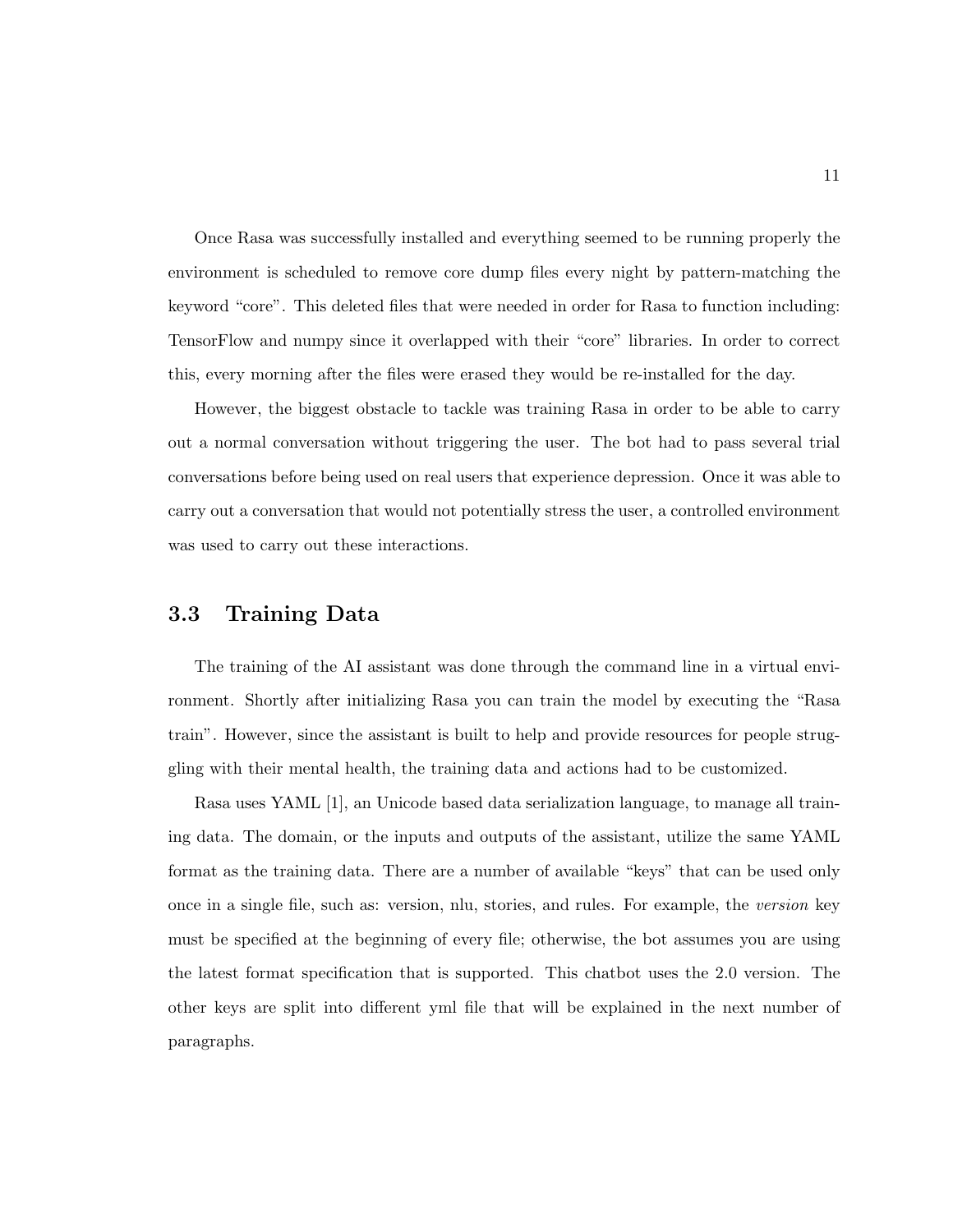The NLU training data contains several examples of user utterances categorized by intents. For example, figure 3.1 shows training data for when the user is not having a good day and labeling this intent "mood-awful". All training examples are grouped by the user's intent and listed under the examples key. In this case the intent is labeled "mood-awful" but some other intents that can be found in this bot are mood-unhappy, mood-great, deny, etc. The possible sentences that might trigger the assistant to recognize this intent are the examples listed below the intent. These user intents can be found in the nlu file.

|     |  | 88 - intent: mood awful                 |
|-----|--|-----------------------------------------|
| 89  |  | examples:                               |
| 90  |  | - I don't want to feel anything anymore |
| 91  |  | - I have no motivayion anymore          |
| 92  |  | - awful                                 |
| 93  |  | - horrible                              |
| 94  |  | - terrible                              |
| 95  |  | - I am doing terrrible                  |
| 96  |  | - life sucks                            |
| 97  |  | - this sucks                            |
| 98  |  | - I hate my life                        |
| 99  |  | - I hate this                           |
| 100 |  | - I hate everything and everyone        |
| 101 |  | - I need help                           |
| 102 |  | - I am not doing well today             |
| 103 |  | - I am having a breakdown               |
| 104 |  | - I am breaking down                    |
| 105 |  | - I'm done                              |
| 106 |  | - I'm done with this                    |

Figure 3.1: nlu.yml

Another type of training data is the Conversation data. This data includes rules and stories, which are used to train the dialogue management model. Rules describe small pieces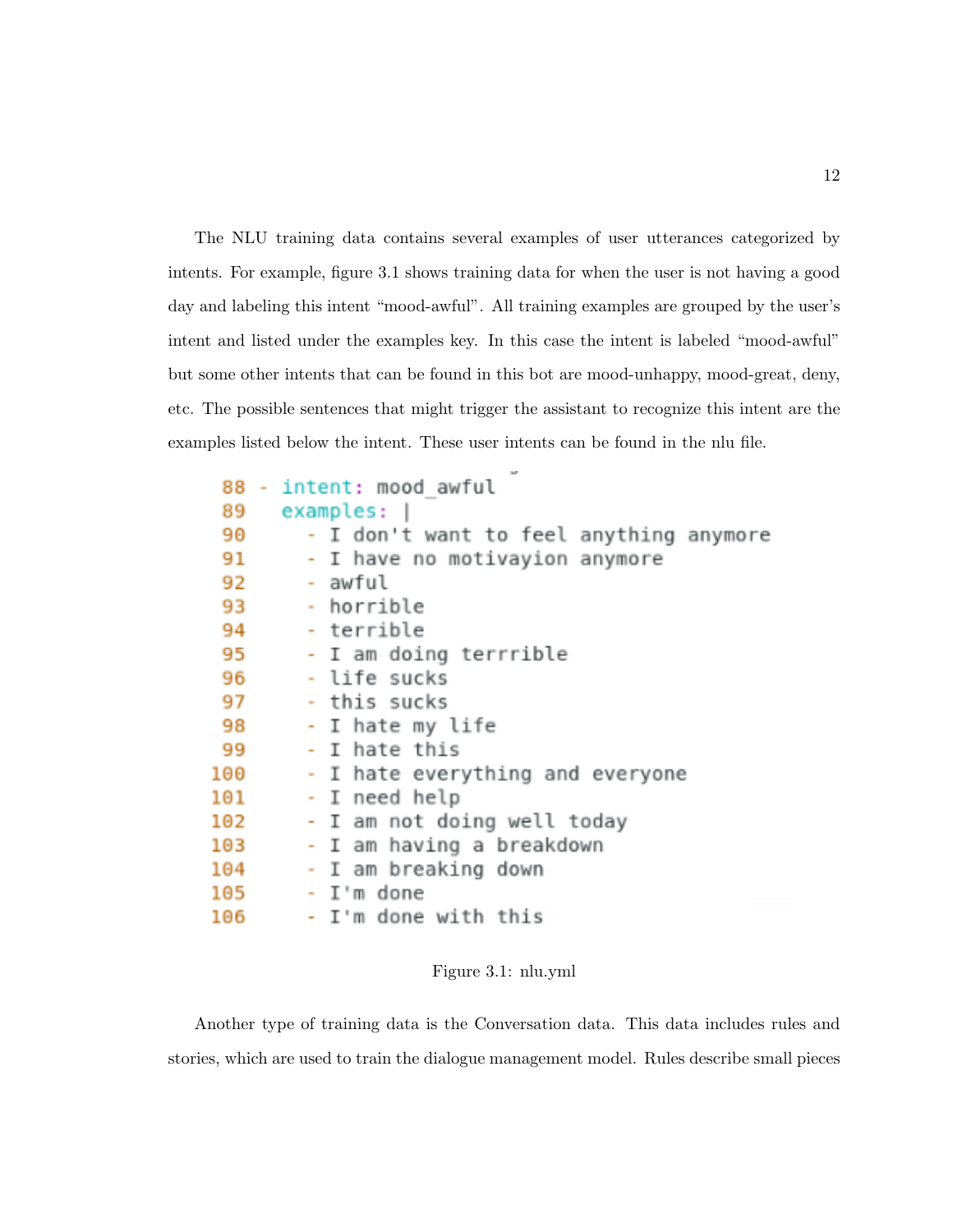of conversations that follow a fixed behavior, meaning they go through the same path no matter what. These are also used to train the Rule-Policy. The Rule Policy is the part of the bot that handles the conversational parts that follow a fixed behaviour and makes predictions on what the bot should respond. On the other hand, stories train a machine learning model to identify conversational patterns.

For this assistant, the files that contain customized training data are: domain.yml, nlu.yml, rules.yml, and stories.yml.

- NLU file contains the user utterances categorized by intents. In order for the assistant to properly respond to the user's emotional state, the training data for the moods was split into three different categories or intents: mood-great, mood-unhappy, and mood-awful. The examples for each of the mood intents was gathered from day to day conversations held with Trinity University's students.
- Stories file contains different paths of a conversation between the user and the assistant. These include the expected reactions of the assistant to the different moods of the user. In fig 3.3 where the story is labeled "sad path 3" we can see that the conversation between the assistant and an user that is having a terrible day would go from start to finish.
- Domain file contains the different responses the assistant can carry out. Some of the customizations include offering different encouraging words depending on the mood of the user, information on hot-lines and other resources, and activity suggestions to help improve the user's mood.
- The rules file handles small conversational patterns. In this case the file has three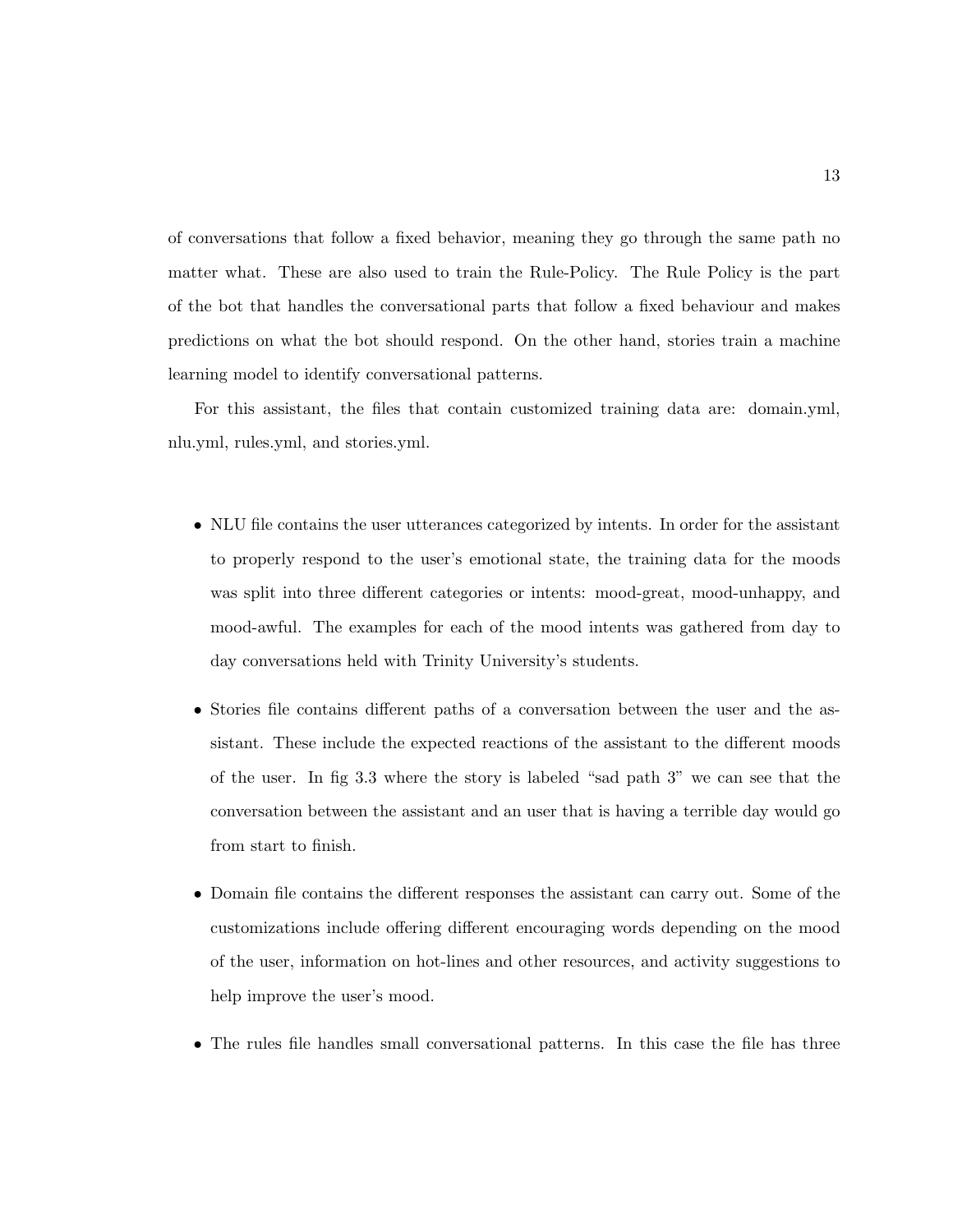separate rules: one in case the bot is ever asked whether it is human or a machine, another to say goodbye whenever the user says goodbye, and lastly to say you are welcome and ask the user to check in tomorrow whenever the user is satisfied and says thanks. The bot already came with the bot-challenge to add functionality.

### 3.4 Chatbot

Whenever the chatbot greets the user it asks how you are feeling. Based on the user's response, the bot can label the emotion as happy, unhappy, or awful. There are different possible paths the bot can take once the mood has been detected. Most commonly, the chatbot will reply with some words of encouragement and ask if the user would like activity suggestions that have shown to improve mental health based on the HelpGuide's 6 keys to mental health: social connection, physical activity, managing stress, healthy diet, quality sleep, and meaning/purpose. In the case that the bot recognizes the user's mood to be awful, one of the first things will be to send one of the many resources for suicide prevention the bot has stored in the domain.yml file.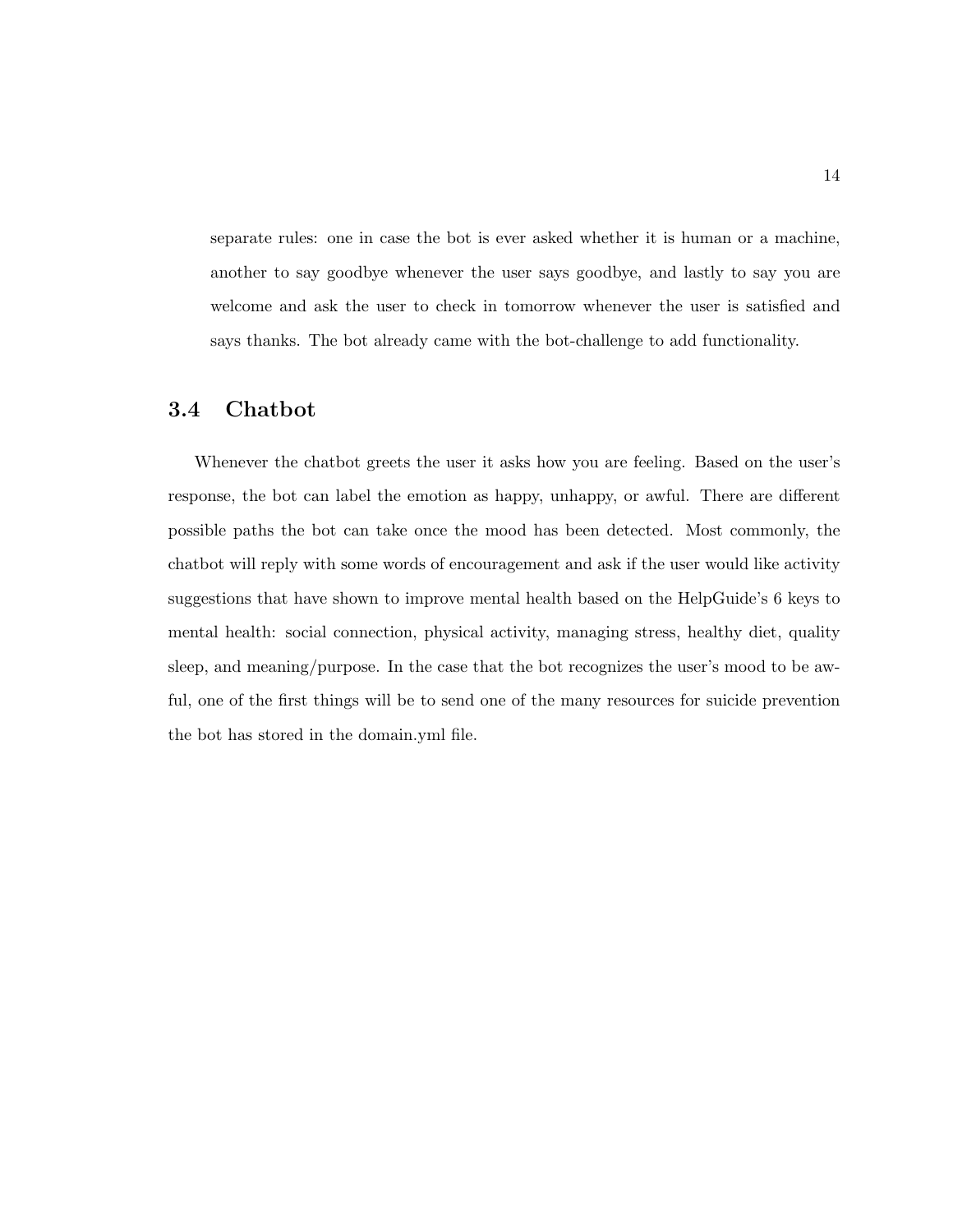| 48 |   | - intent: mood great             |
|----|---|----------------------------------|
| 49 |   | examples:<br>-                   |
| 50 |   | - perfect                        |
| 51 |   | - great                          |
| 52 |   | - amazing                        |
| 53 |   | - feeling like a king            |
| 54 |   | - wonderful                      |
| 55 |   | - I am feeling very good         |
| 56 |   | I am great                       |
| 57 |   | I am okay<br>$\sim$              |
| 58 |   | - It is not a bad day            |
| 59 |   | - I am amazing                   |
| 60 |   | - I am going to save the world   |
| 61 |   | - super stoked                   |
| 62 |   | - extremely good                 |
| 63 |   | - so so perfect                  |
| 64 |   | - so good                        |
| 65 |   | - so perfect                     |
| 66 | ٠ | intent: mood unhappy             |
| 67 |   | examples:                        |
| 68 |   | I am sad<br>×.                   |
| 69 |   | I don't feel very well<br>à.     |
| 70 |   | - I am disappointed              |
| 71 |   | - I'm so sad                     |
| 72 |   | - sad                            |
| 73 |   | - very sad                       |
| 74 |   | - unhappy                        |
| 75 |   | - not good                       |
| 76 |   | - not very good                  |
| 77 |   | so saad                          |
| 78 |   | so sad<br>$\sim$                 |
| 79 |   | - I'm starting to feel bad       |
| 80 |   | - a little sad                   |
| 81 |   | - I am having a day              |
| 82 |   | - I have little motivation today |
| 83 |   | It is not the best day<br>$\sim$ |
| 84 |   | I'm so stressed<br>$\sim$        |
| 85 |   | - stressed                       |
| 86 |   | - I could be doing better        |
| 87 |   | - I could be doing worse         |

|      | 88 - intent: mood awful                 |
|------|-----------------------------------------|
| 89   | examples:                               |
| 90   | - I don't want to feel anything anymore |
| 91   | - I have no motivayion anymore          |
| 92 - | - awful                                 |
| 93   | - horrible                              |
|      | 94 7<br>- terrible                      |
| 95   | - I am doing terrrible                  |
|      | - life sucks                            |
|      | 97 - this sucks                         |
| 98   | - I hate my life                        |
| 99   | - I hate this                           |
| 100  | - I hate everything and everyone        |
| 101  | - I need help                           |
| 102  | - I am not doing well today             |
| 103  | - I am having a breakdown               |
| 104  | - I am breaking down                    |
| 105  | - I'm done                              |
| 106  | - I'm done with this                    |
|      |                                         |

Figure 3.2: nlu.yml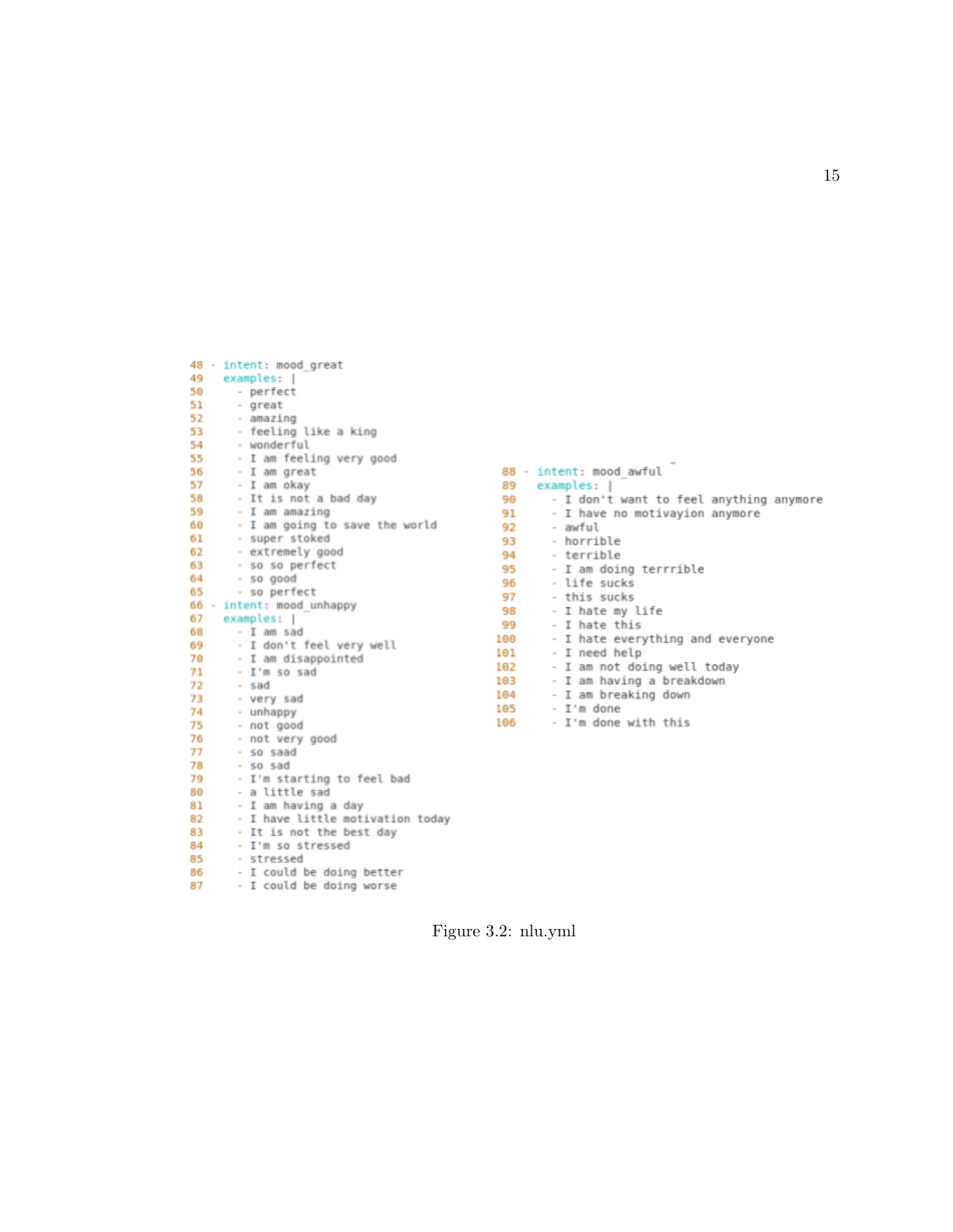```
36 - story: sad path 3
37 steps:
38
   - intent: greet
39 - action: utter_greet
40 - intent: mood awful
41 - action: utter help2
42 - action: utter_resources
    - action: utter want suggestions
43.
44 - intent: affirm
    - action: utter suggestions
45 -
an an
```
Figure 3.3: stories.yml

```
33 utter resources:
34 - text: These might help Suicide Prevention Lifelines - 8002738255 or 1800
  2738255
35 - text: This is the 24/7 Crisis Hotline 1800273-TALK (8255)
36 - text: If you are not feeling well at all you can always call 911 for hel
  р.
```
Figure 3.4: domain.yml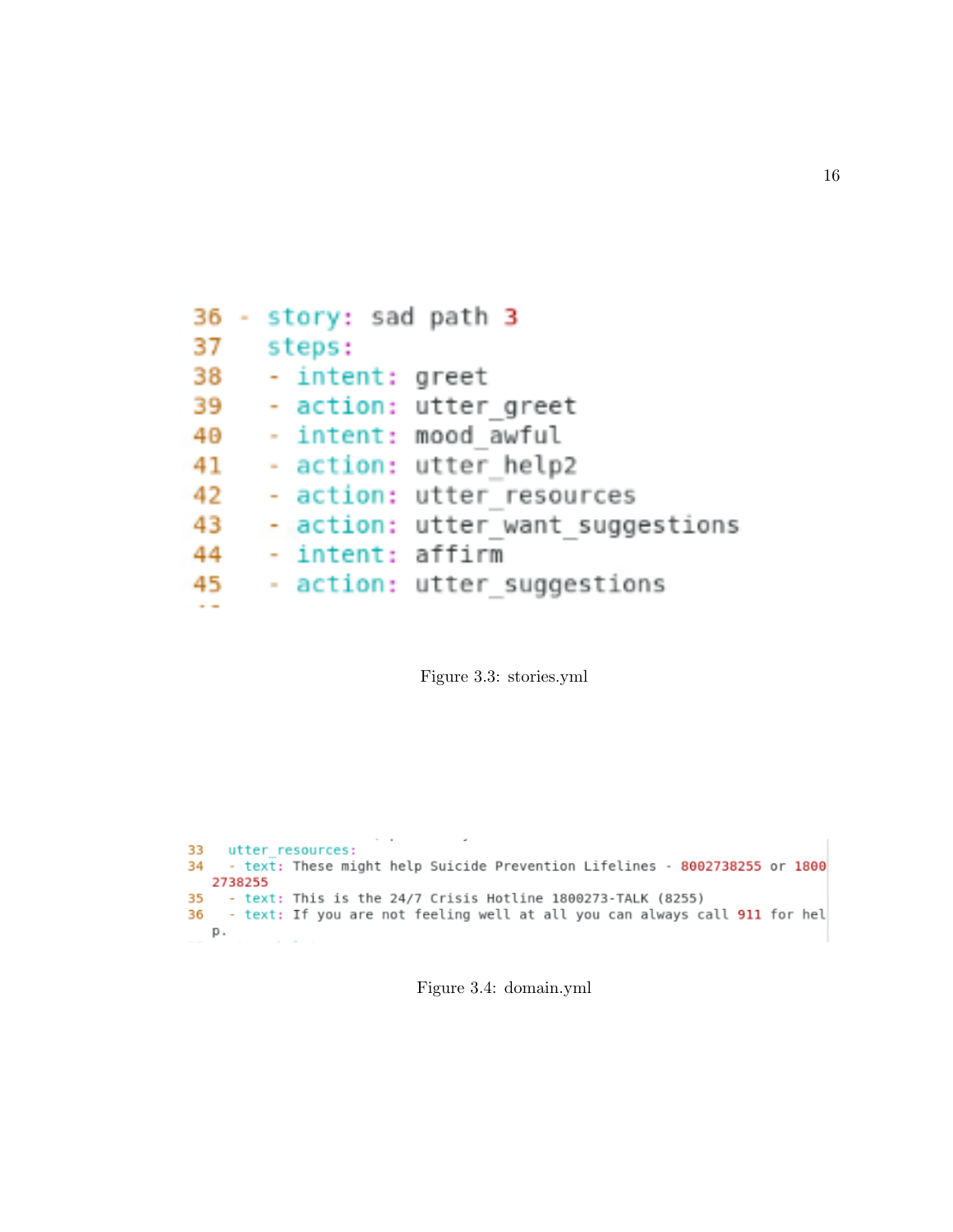```
- rule: Say goodbye anytime the user says goodbye
  steps:
  - intent: goodbye
  - action: utter goodbye
- rule: Say you are welcome anytime user says thanks
 steps:
 - intent: thanks
  - action: utter welcome
  - action: utter check in tomorrow
  - action: utter_goodbye
- rule: Say 'I am a bot' anytime the user challenges
  steps:
 - intent: bot challenge
 action: utter iamabot
```
Figure 3.5: rules.yml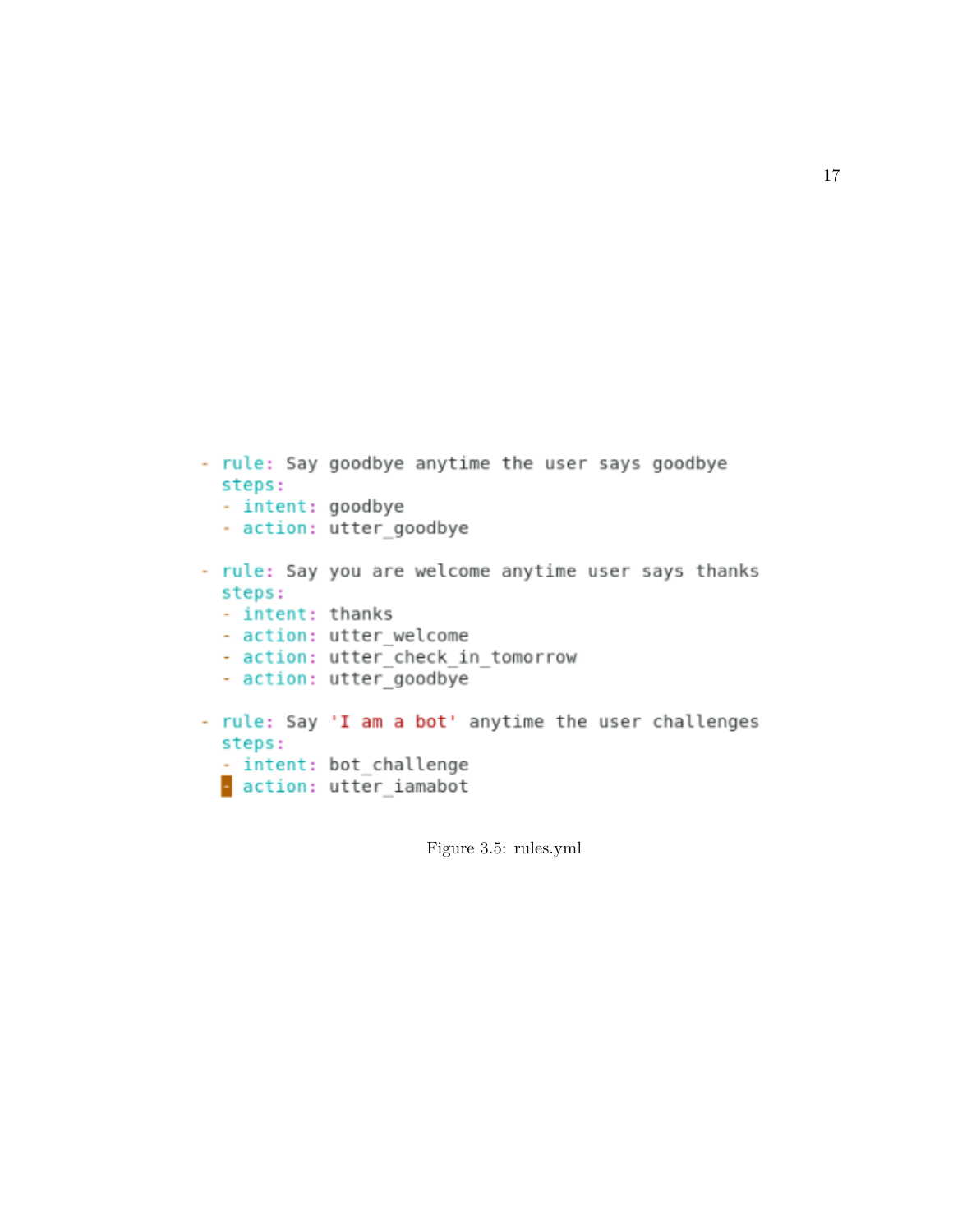## Results

Once the bot was trained and ready to interact with real users, 5 volunteers were asked to interact with it and then complete a questionnaire to assess the efficiency of the chatbot overall. The most relevant question was answering how they felt from 1-10, 1 being awful and 10 being great. The volunteers answered this question before and after the interacted with the bot. Each user interacted with the bot reflecting one of the three different mood categories. Two users were 'unhappy' with a rate before they interacted with the bot of 4 and 5. Two users stated that they felt 'great' with a rate of 8 before the interaction. Lastly, one user fell under the 'awful' category with a rate of 2 before interacting with the bot. Some of the 'unhappy' and 'great' mood conversations can be found in figure 4.1. The questions in the questionnaire were:

- Q1. How are you feeling today from 1-10? (1 being awful and 10 great)
- Q2. How are you feeling after chatting with the bot? (1 being awful and 10 great)
- Q3. What did you NOT like about the assistant?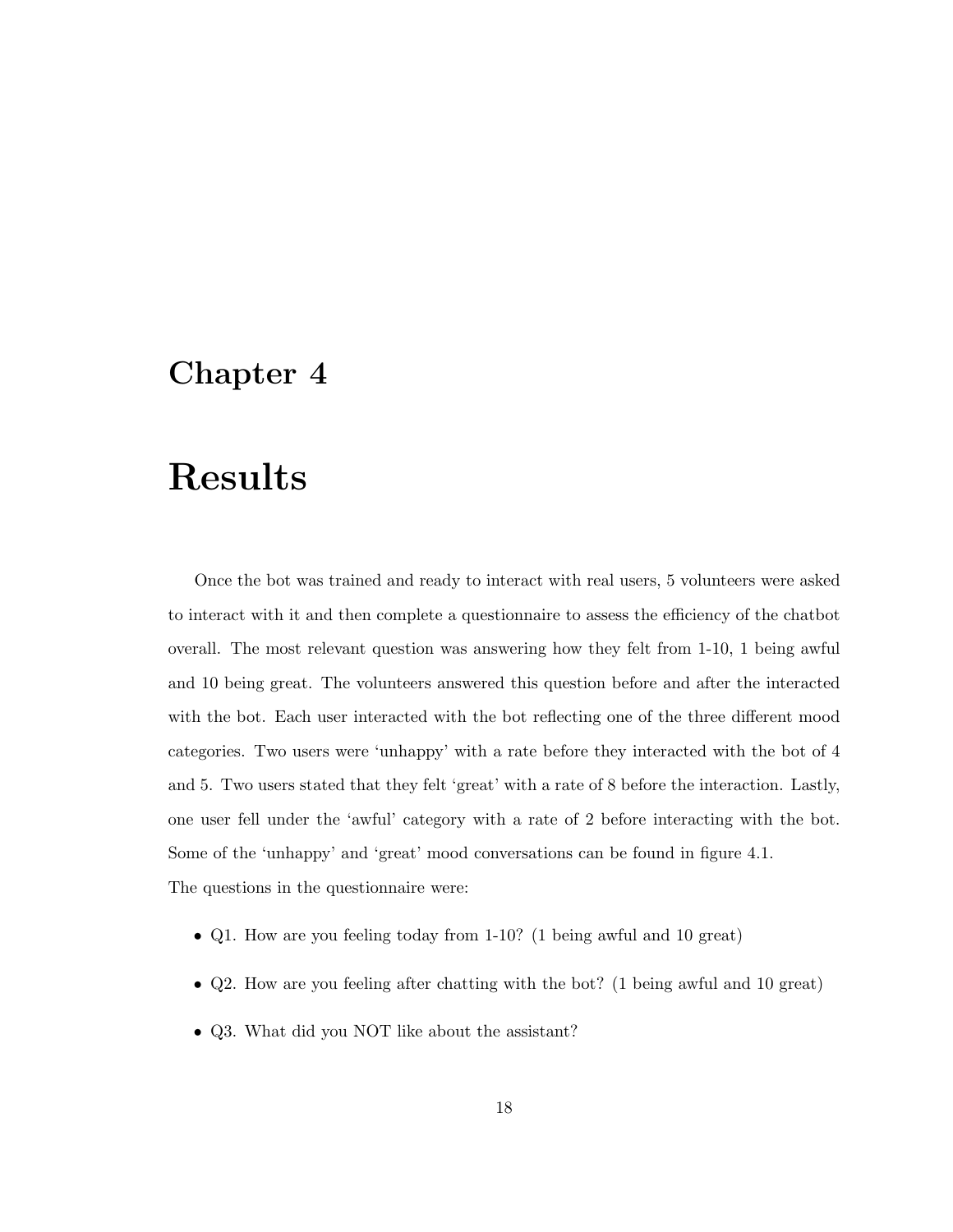- Q4. What would you like the assistant to have/say/do that it did not?
- Q5. How likely are you to use the chatbot again? (1 being never and 10 tomorrow)

Altogether, every user experienced an improvement of one or more points higher than their before rate. The one user that fell into the 'awful' category showed a 2 point improvement after interacting with the bot. On a later check-in with that same user, they stated that after doing the activity suggested by the bot (journaling and meditation), they would rate their mood as a solid 6.5. This shows an overall 4.5pt improvement in their mood after interacting with the bot.

Whilst the questionnaires were an effective way to gather the emotional state of the users before and after the interaction, it may be subject to bias. This is the case since it does not take into account the environment the user was in before nor after the questionnaire was filled out. It also does not take into account whether the user had experienced something out of the norm that day that may have affected their mood.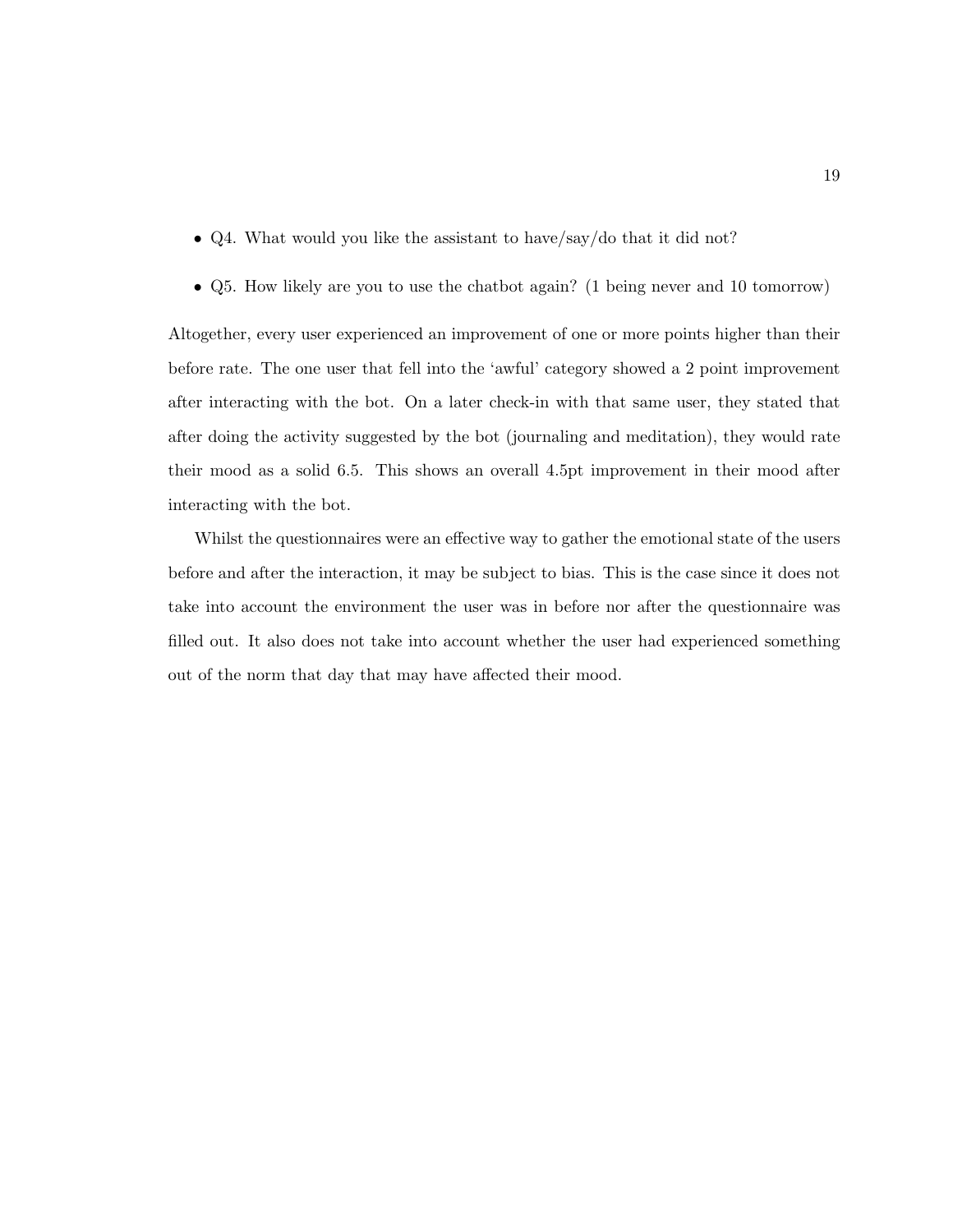Your input -> hey Hey! How are you? Your input -> not so good You are not alone. Do you want some ideas for activities that might cheer you up? Your input -> sure Maybe it's time to journal, try meditation, or even some yoga! Did that help you? Your input -> yeah that helps, thanks! You are welcome! Thanks for checking in today! **Bye** 

```
Your input -> Hello
Hey! How are you?
Your input -> Could be better<br>You got this, just one task at a time.
Do you want some ideas for activities that might cheer you up?
Your input -> yeah
Is there maybe a book you like to read?
Did that help you?<br>Your input -> not really<br>If you are not feeling well at all you can always call 911 for help.
Your input -> thank you
No problem!
Can't wait to talk to you tomorrow!
```
Your input -> Hello Hey! How are you? Your input -> Doing okay yay! Let's keep the good vibes going!

Figure 4.1: Results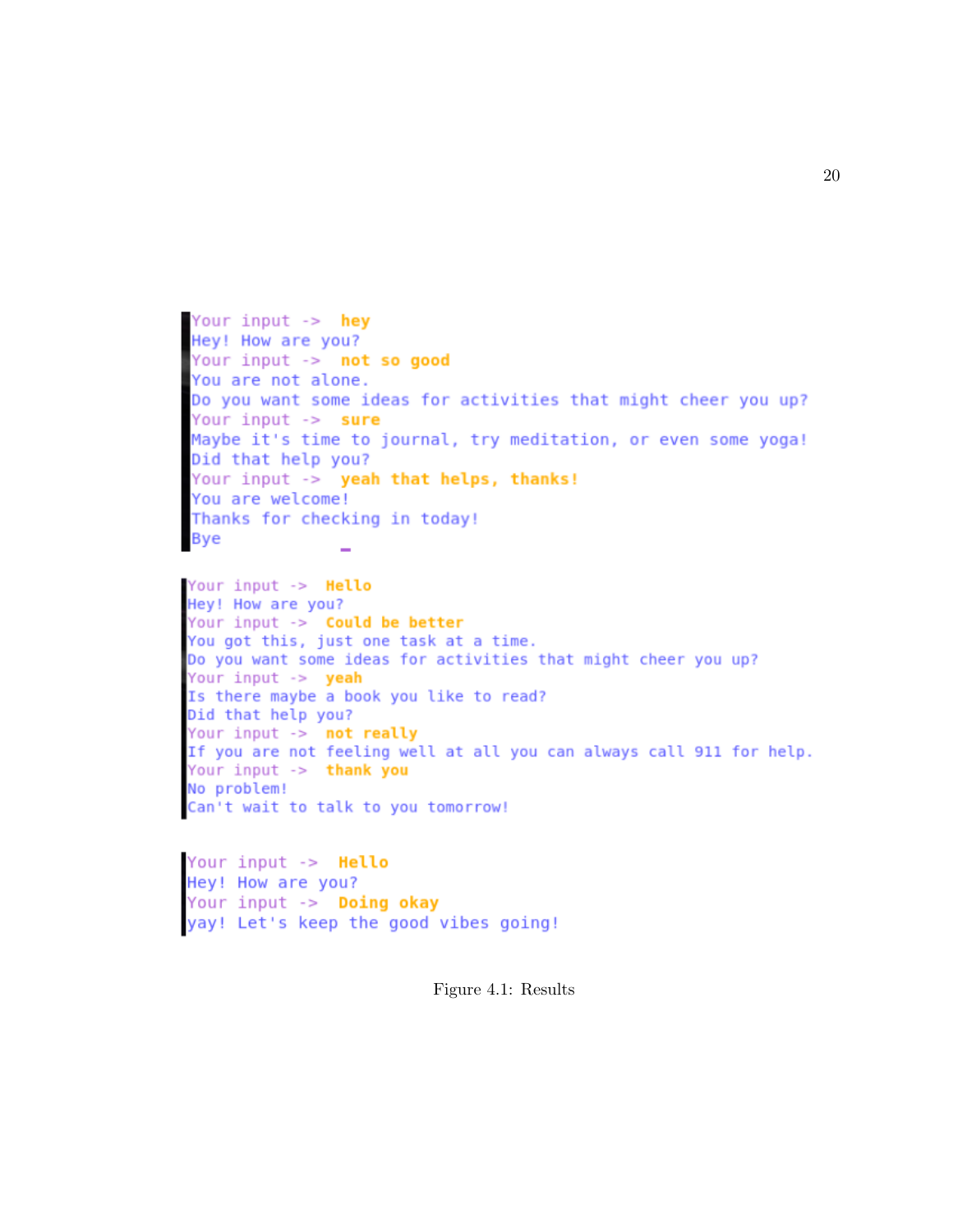# Discussion

Overall, all the users showed that they felt better after interacting with the chatbot. In addition, all the users mentioned in the questionnaire that the activity suggestions were their favorite aspect. Those users that tried the activities the bot suggested reached out saying that "it definitely helped release stress" and they were "so glad they did the activity cause it was very helpful".

On the other hand, 3 of the users stated they wished the chatbot would be more accessible. In the same questionnaire the users stated they wished they were able to check in at any time of the day and any location.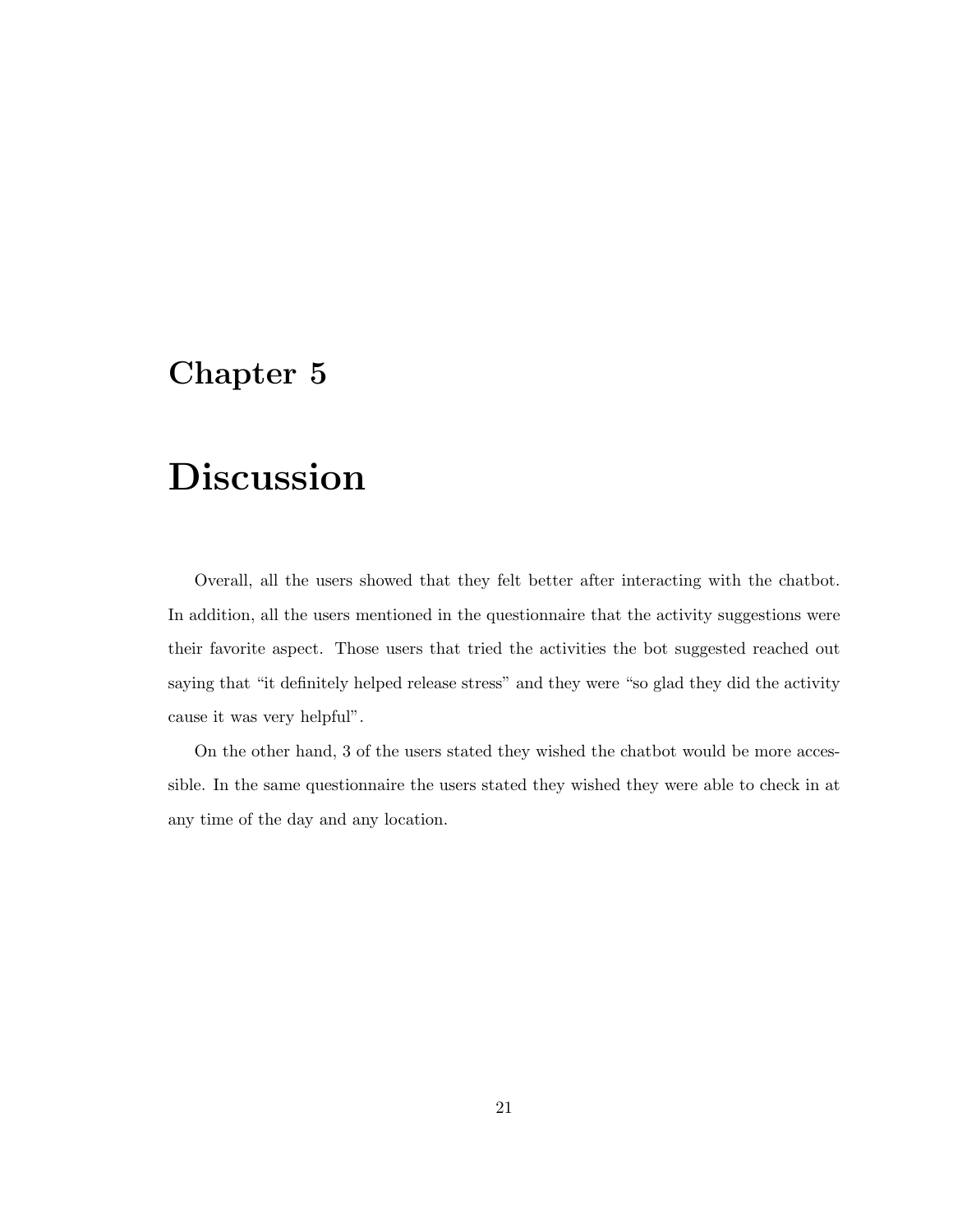# Conclusions and Future Work

Some additions that the original model could go under in the future would be:

- Adding the model to a mobile app to make it accessible to a wider audience. Based on the user's feedback, the ability to check in with the chatbot at any time and place is crucial for avoiding and/or managing depressive episodes.
- In addition to this, adding a 'panic' command or button within the bot would be the next step. Whilst Rasa does not offer this type of functionality yet, the button would have to be added after the chatbot integration with a website or app. This panic command would allow the user to automatically connect to a therapist or someone trained to assist them in case of an emergency.

Other than these, there are multiple improvements the bot could undergo. Some other ideas involve: allowing the bot to discuss stressful events with the user, being able to track their mood check-ins in a visually pleasing way, and ultimately be able to implement different psychotherapy approaches to help the user deal with depression, specifically Rogerian Psychotherapy. This would ultimately require a lot more training data to be added, and the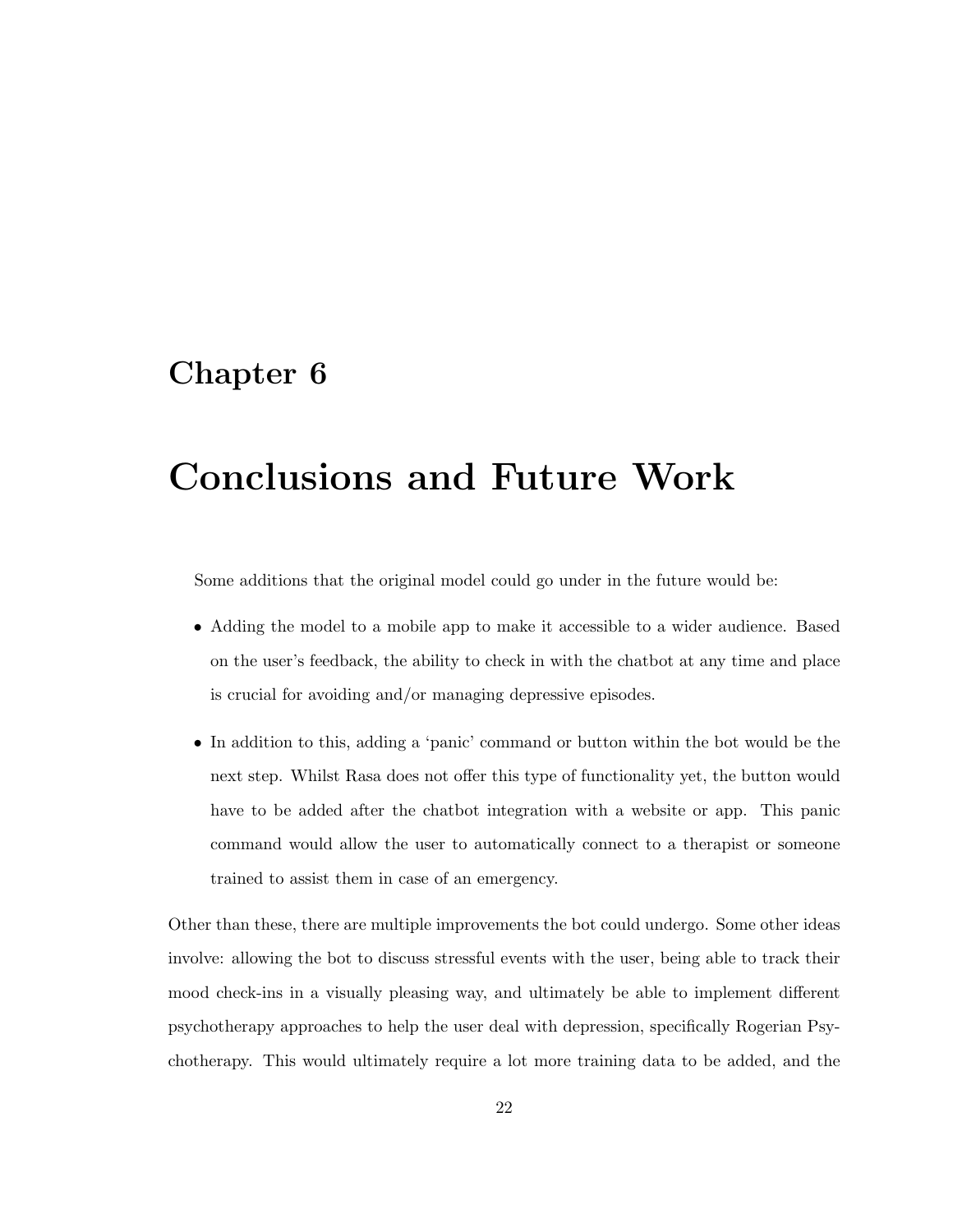integration to be successful. A possible route would be upgrading to a paid version of Rasa instead of using the free version (Rasa Open Source). This would allow the training data to be automated and not have to be manually inputted.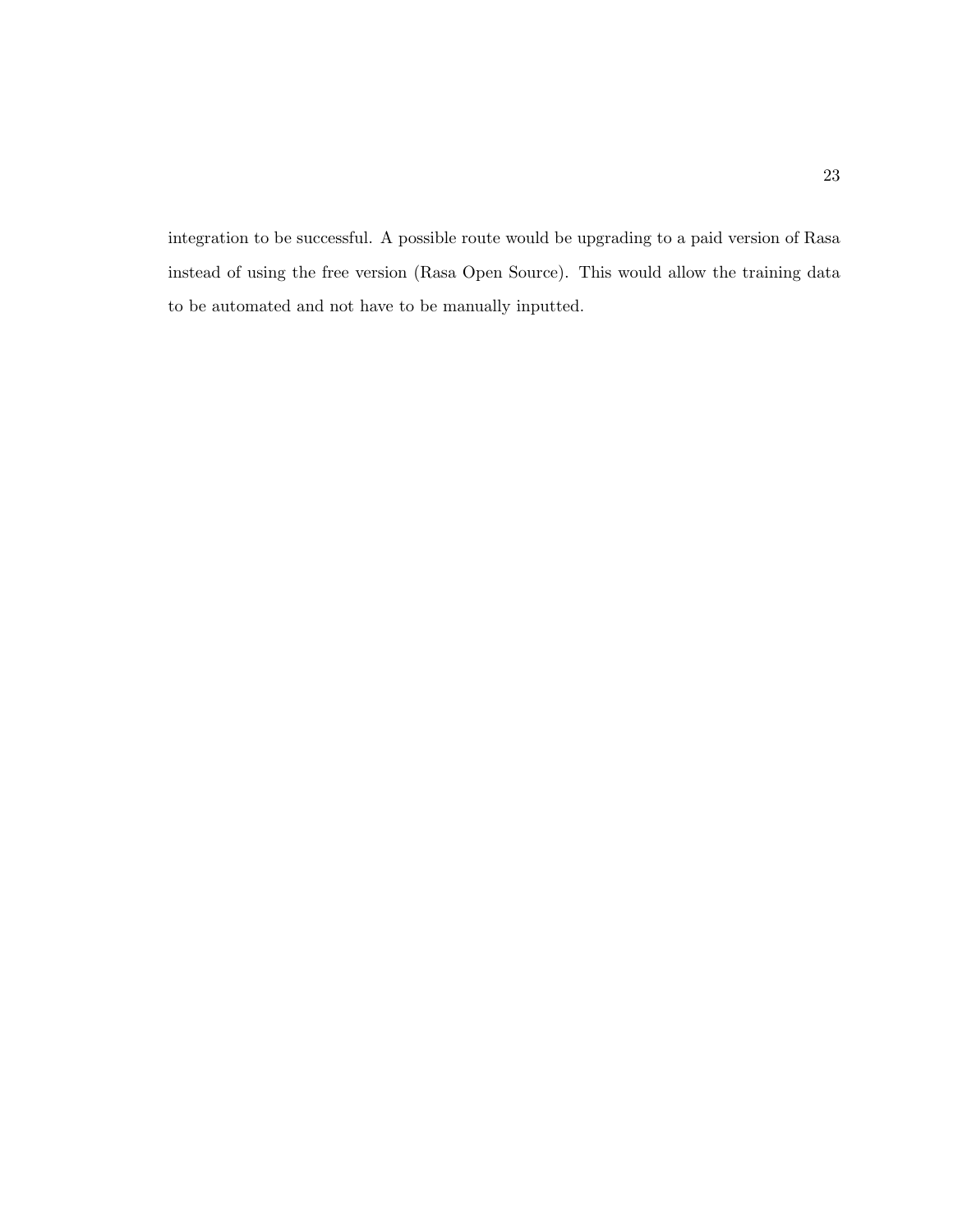# Bibliography

- [1] Yaml Markup Language revision 1.2.2.
- [2] Youth Data 2021. 2021.
- [3] Suicide. 2022.
- [4] Tobias Bauer, Emre Devrim, Misha Glazunov, William Lopez Jaramillo, Balaganesh Mohan, and Gerasimos Spanakis. #MeTooMaastricht: Building a chatbot to assist survivors of sexual harassment. arXiv:1909.02809 [cs], September 2019. arXiv: 1909.02809.
- [5] Woebot Health. Woebot Health. Relational Agent for Mental Health. 2022.
- [6] m vdb. Introducing DIET: state-of-the-art architecture that outperforms fine-tuning bert and is 6x faster to train. 2021.
- [7] m vdb. Introduction to Rasa Open Source. 2021.
- [8] Jillian McKoy. Depression Rates in US Tripled When the Pandemic First hit Now, They're Even Worse. 2021.
- [9] Sohail Merchant. These Chatbots are Helping with Mental Health right now. 2021.